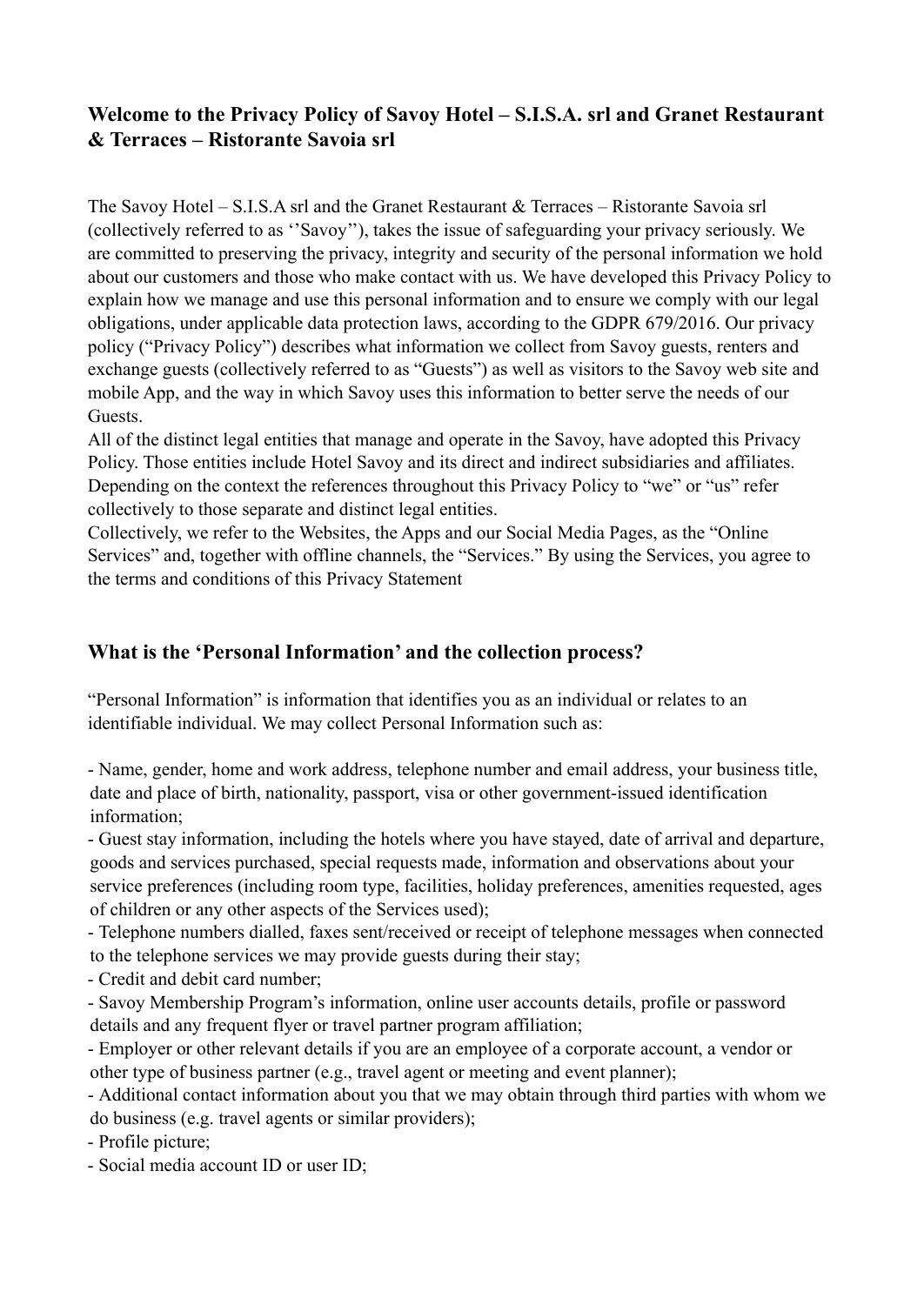**If you submit any Personal Information relating to other people to us or to our service providers in connection with the Services (e.g., if you make a reservation for another individual), you represent that you have the authority to do so and to permit us to use the information in accordance with this Privacy Statement.**.

Our service providers and we may collect Personal Information in a variety of ways, including:

## **Through Our Online Services:** :

We may collect Personal Information when you make a reservation or otherwise purchase goods and services from us, communicate with us via online chat services, inform us of any special requests or preferences you may have, or sign up for a newsletter or participate in a survey, contest, or promotional offer.

### **Through Our Offline Services:**

We may collect Personal Information from you offline, such as when you visit one of our branded properties, make a reservation over the phone or contact customer service.

## **From Other Sources:**

We may receive your Personal Information from other sources, such as public databases, joint marketing partners, and other third parties. This may include information from your travel agent, airline, credit card, and other partners, and from social media platforms (including from people with whom you are friends or otherwise connected). For example, if you elect to login to, connect with or link to, the Online Services using your social media account, certain Personal Information from your social media account will be shared with us, which may include Personal Information that is part of your profile or your friends' profiles.

### **From Authorized Licensees:**

Savoy may from time to time enter into a license or similar agreement with a third party to sell products and services under its label. Such an "Authorized Licensee" is independent from the Savoy. Examples of Authorized Licensees include entities such as Blastness srl (the operator of the Savoy web site and its services) or like PromoInside the developer of Savoy App.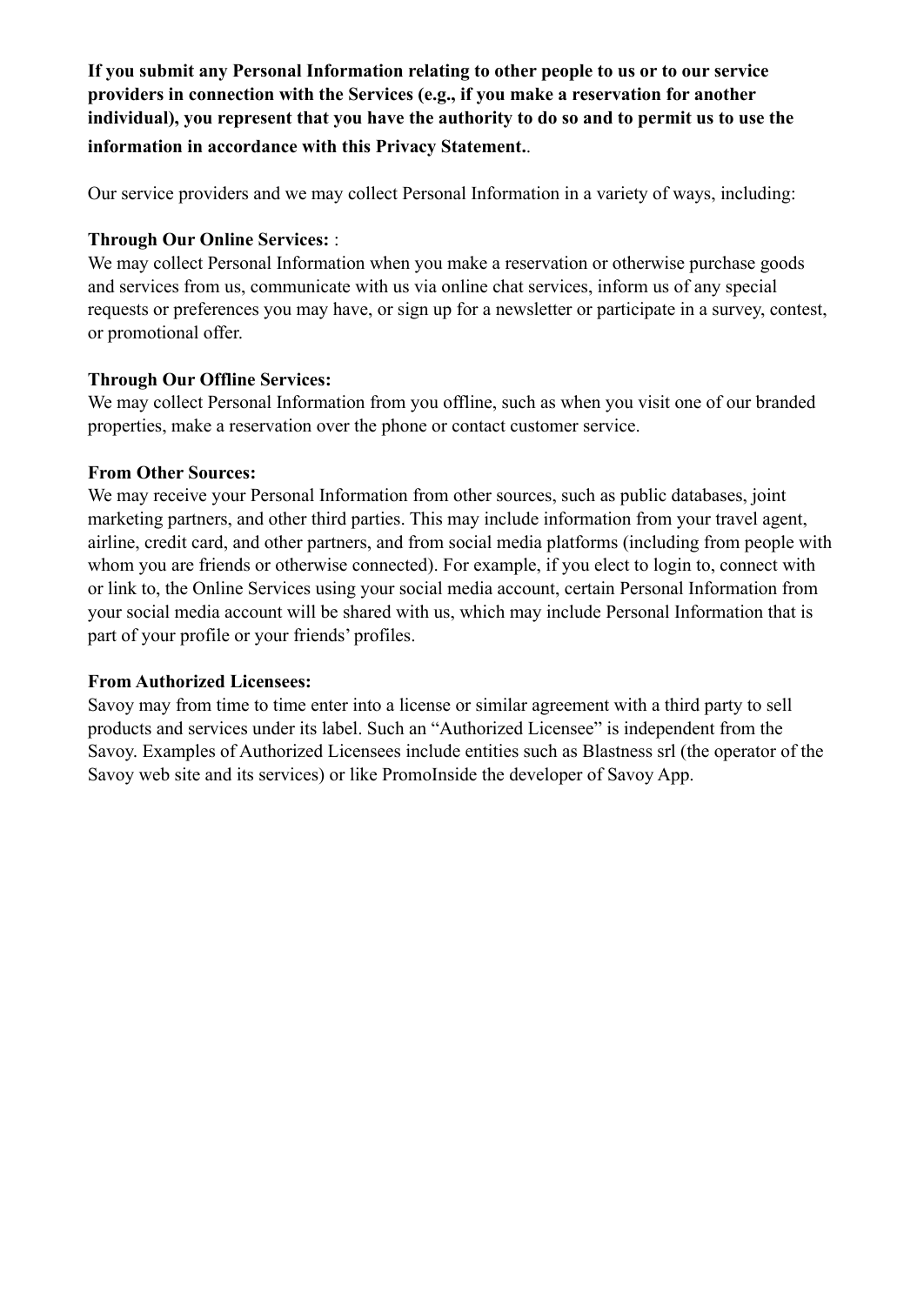# **Why is Personal Information Collected and their use?**

## **1.- To Provide Superior Customer Service to our Guests**

Your Personal Information is collected to assist us in making your reservation and providing the services you request, to ensure we meet your needs while you are staying with us and/or to allow us to contact you in relation to matters that arise from your stay with us. Our goal is to provide you with superior customer service, whether you stay with us once or many times. By keeping, certain stay related Personal Information on file, such as information regarding guest history and itemized spending, Guests have the ability to confirm prior transactions and reconcile statements or invoices as well as having personal commercial treatments.

**For our business purposes, such as data analysis, audits, security and fraud monitoring and prevention (including through the use of TVCC, card keys, and other security systems), developing new products, enhancing, improving or modifying our Services, to send administrative information and quality assurance surveys, identifying usage trends, determining the effectiveness of our promotional campaigns and operating and expanding our business activities.** 

## **2.- To Keep Our Guests Informed**

We may use the Personal Information you provide and that we collect from our business partners to send you newsletters regarding our properties and to advise you of promotions or to inform you of offers or other information that may be of interest to you as well as internal market research, direct promotional offers (Marketing to You Program), periodic customer satisfaction.

To personalize your experience when you stay in Savoy and/or within its direct and indirect subsidiaries and affiliates and with respect to the Online Services by presenting products and offers tailored to you.

In order to do this, your information may be shared with a third party, for example, a customer relationship management company and/or a marketing and communications company. These companies are under contract with Savoy and are contractually required to protect all Personal Data to which they have access.

If you do not wish to receive from Savoy the information described above, you may indicate your wishes on your registration card when you stay with us or you may advise one of our properties or send an e-mail to: [privacy@savoy.it](mailto:privacy@savoy.it)

## **3.- For Marketing Research**

Finally, we may wish to contact Guests to conduct surveys or focus groups to receive your views of our properties and service delivery.

## **To allow you to participate in sweepstakes, contests and other promotions and to administer these activities.**

Some of these activities have additional rules, which could contain additional information about how we use and disclose your Personal Information. We suggest that you read any such rules carefully.

A third party under contract may collect such information with us and they will be contractually required to protect your Personal Information as explained below.

Occasionally we will combine information from a number of Guests to understand better trends and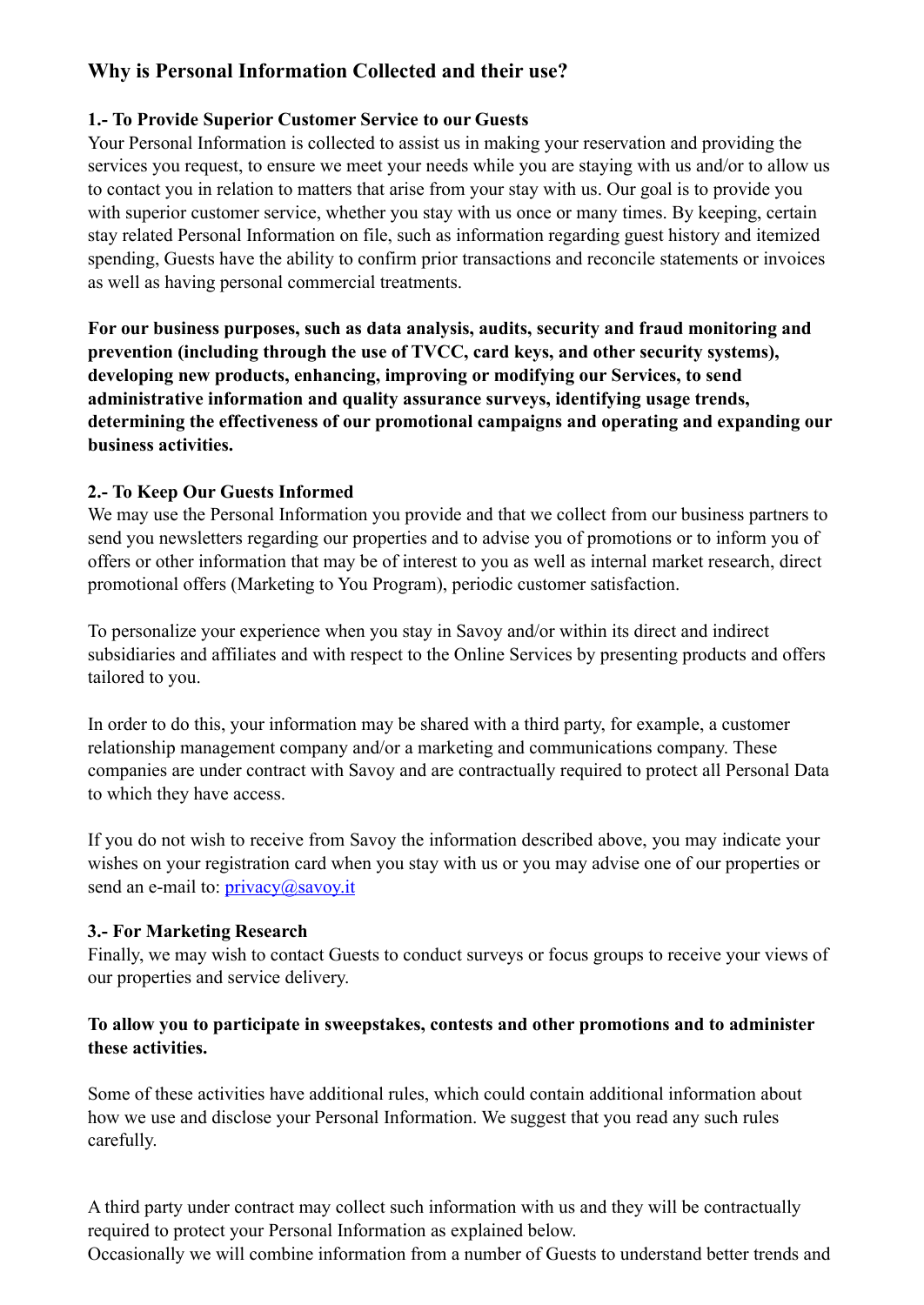Guest expectations.When this occurs, the Personal Information identifiers are removed and the aggregate information cannot be linked to any specific Guest.

If you do not wish to receive from Savoy the information described above, you may indicate your wishes on your registration card when you stay with us or you may advise one of our properties or send an e-mail to: *privacy@savoy.it* 

## **Disclosure of personal information**

Your Personal Information may be disclosed in connection with the following services that we provide as a global hotel company:

### **Reservations:**

The Personal Information you provide to us for making a reservation is made available for the purpose of meeting your reservation request. After your stay, we retain your Personal Information including details of your stay, preferences, room/accommodation type and amenities used.

### **To Service Providers:**

We may disclose Personal Information to our third-party service providers who provide services such as spa and restaurants within our hotel, website hosting, data analysis, payment processing, order fulfilment, information technology and related infrastructure provision, customer service, email delivery, auditing and other services.

### **To Authorized Licensees:**

We may disclose your Personal Information to an Authorized Licensee in connection with the Services, including with respect to a reservation you book through us, in connection with offerings of Travel Related Services. Please note that, if you visit a website operated by an Authorized Licensee, any Personal Information you provide through that website will be subject to the privacy policy of that Authorized Licensee and not to this Privacy Statement.

### **Travel Related Services:**

We may share your Personal Data with select third parties with whom we have agreements allowing them to offer our products to you. For example, this sharing enables these third parties to provide you with a single source for purchasing packages that include other travel-related services such as airline tickets or rental cars. Please note that this Privacy Statement does not address any information you subsequently provide directly to one of these third parties, such as information necessary to reserve a rental car.

## **Internal Contests development and other Promotions.**

### **Through Social Media:**

We may disclose your Personal Information to your friends associated with your social media account, to other website users and to your social media account provider, in connection with your social sharing activity, such as if you connect your social media account to your Online Services account or log-into your Online Services account from your social media account. By connecting your Online Services account and your social media account, you authorize us to share information with your social media account provider, and you understand that the use of the information we share will be governed by the social media site's privacy policy. If you do not want your Personal Information shared with other users or with your social media account provider, please do not connect your social media account with your Online Services account and do not participate in social sharing on the Online Services. In addition, when you elect to post information on message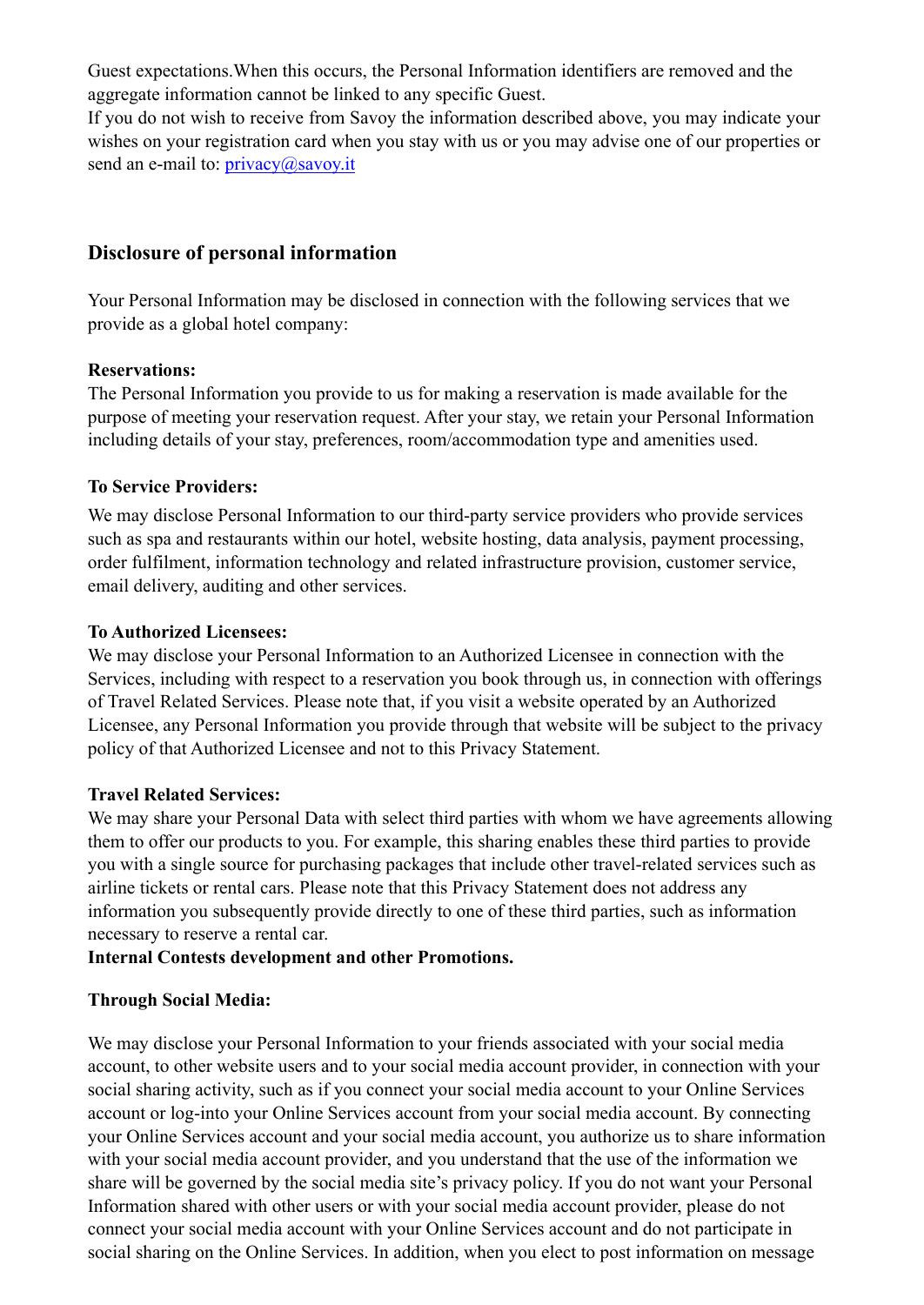boards, chat, profile pages and blogs and other services to which you are able to post information and materials (including, without limitation, our Social Media Pages) any such information you post or disclose through these services will become public and may be available to other users and the general public. We urge you to be very careful when deciding to disclose any information on the Online Services.

### **Corporate Reorganization:**

We may disclose your Personal Information to a third party in the event of any reorganization, merger, sale, joint venture, assignment, transfer or other disposition of all or any portion of our business, assets or stock (including in connection with any bankruptcy or similar proceedings).

## **We may also use and disclose Personal Information, as we believe to be necessary or appropriate:**

(a) under applicable law, including laws outside your country of residence;

- (b) to comply with legal process;
- (c) to respond to requests from public and government authorities, including public and government
- authorities outside your country of residence;
- (d) to enforce our terms and conditions;
- (e) to protect our operations or those of any of our affiliates;
- (f) to protect our rights, privacy, safety or property, and/or that of our affiliates, you or others; and (g) to allow us to pursue available remedies or limit the damages that we may sustain.

# **Protection of ''Guest's'' Personal Information – Data Protection**

We seek to use reasonable organizational, technical and administrative measures to protect our ''Guest'' Personal Information data within our organization. We endeavor to protect the privacy of your account and other Personal Information that we hold in our records, but unfortunately, we cannot guarantee complete security. Unauthorized entry or use, hardware or software failure, and other factors, may compromise the security of user information. Also, while we endeavor to put adequate contractual protections in place we cannot guarantee the security of any Personal Information in databases hosted by third parties. When you log-in to complete or modify a Booking Profile, Guest Service Profile, your online interaction with us is protected from eavesdropping using the highest level encryption technology based on the browser you use. In order to ensure your privacy and the protection of information you choose to share with us, we allow only encrypted communications from all of our web forms.

It is important to note that any e-mail communication is not secure. This is a risk inherent in the use of e-mail. Please be aware of this when requesting information or sending forms to us by e-mail (for example, from the "Contact Us" section of our web site). We recommend that you do not include any confidential information (i.e. credit card information) when using e-mail. For your protection, our e-mail responses to you will not include any confidential information.

**Finally, to be prudent, please be sure to always close your browsers when you are done using a form or the reservation site. Although the session will terminate after a short period of inactivity, it is best to close your browsers immediately upon completion.**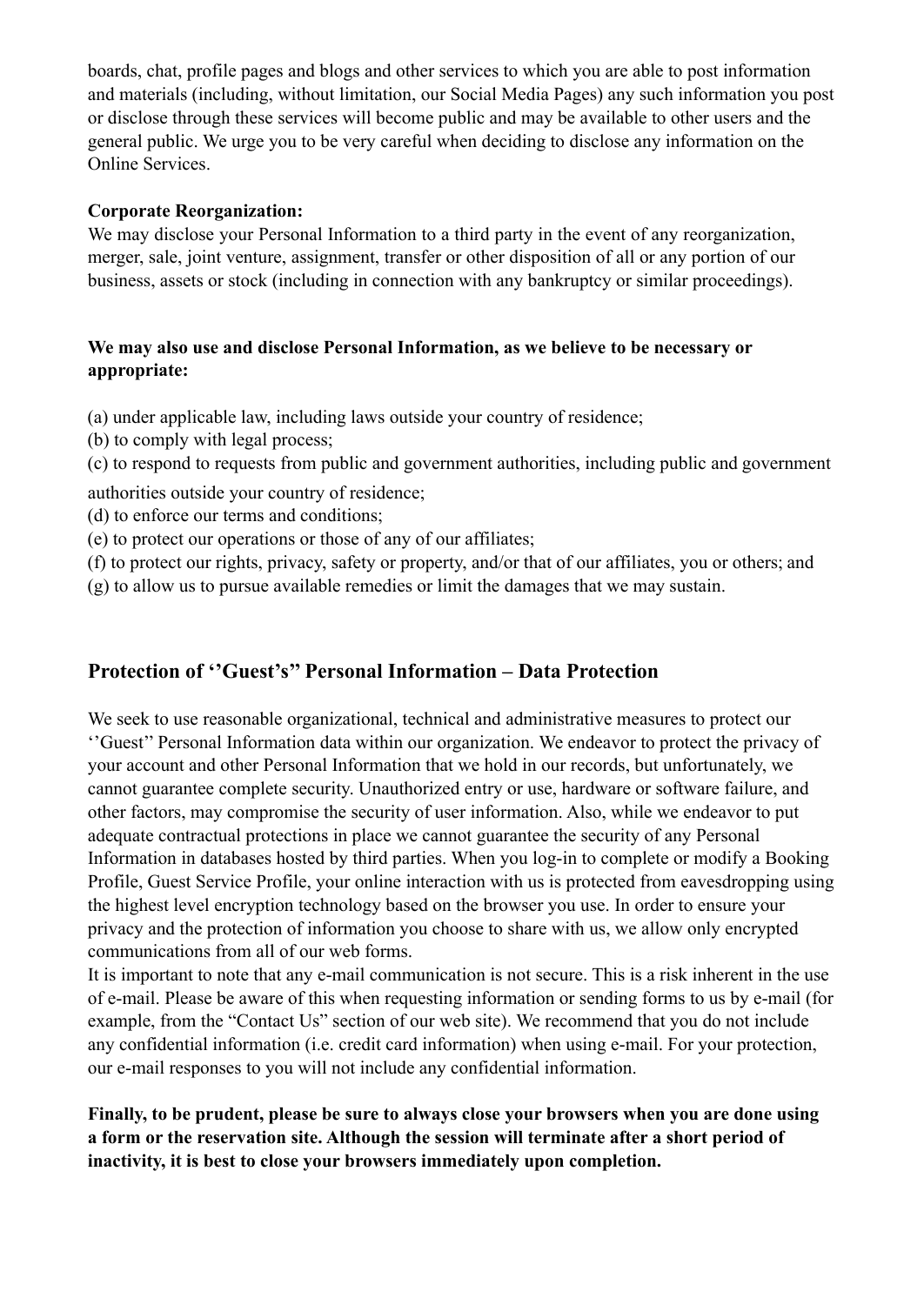# **Rights of the data subject**

Under certain circumstances, you have rights under data protection laws in relation to your personal data as follows:

### **to request access to your personal data (commonly known as a "data subject access request").**:

This enables you to receive a copy of the personal data we hold about you and to check that we are lawfully processing it;

## **to request correction of the personal data that we hold about you.**

This enables you to have any incomplete or inaccurate data we hold about you corrected, though we may need to verify the accuracy of the new data you provide to us;

## **to request erasure of your personal data:**

This enables you to ask us to delete or remove personal data where there is no good reason for us continuing to process it. It also enables you to request that we delete or remove your personal data where you have successfully exercised your right to object to processing (see below), where we may have processed your information unlawfully or where we are required to erase your personal data to comply with local law. Note, however, that we may not always be able to comply with your request of erasure for specific legal reasons which will be notified to you, if applicable, at the time of your request;

## **to object to processing of your personal data where we are relying on a legitimate interest (or those of a third party)**

and there is something about your particular situation which makes you want to object to processing on this ground as you feel it impacts on your fundamental rights and freedoms. You also have the right to object where we are processing your personal data for direct marketing purposes. In some cases, we may demonstrate that we have compelling legitimate grounds to process your information which override your rights and freedoms;

# **to request restriction of processing your personal data:**

This enables you to ask us to suspend the processing of your personal data in the following scenarios: (a) if you want us to establish the data's accuracy; (b) where our use of the data is unlawful but you do not want us to erase it; (c) where you need us to hold the data even if we no longer require it as you need it to establish, exercise or defend legal claims; (d) you have objected to our use of your data but we need to verify whether we have overriding legitimate grounds to use it;

# **to request transfer of your personal data to you or to a third party:**

We will provide to you, or a third party you have chosen, your personal data in a structured, commonly used, machine-readable format. Note that this right only applies to automated information which you initially provided consent for us to use or where we used the information to perform a contract with you;

## **to withdraw consent at any time where we are relying on consent to process your personal data:**

However, this will not affect the lawfulness of any processing carried out before you withdraw your consent. If you withdraw your consent, we may not be able to provide certain products or services to you. We will advise you if this is the case at the time you withdraw your consent.

If you wish to exercise any of the rights set out above, please contact us by using the contact details set out below under "CONTACT US" or by emailing

You will not have to pay a fee to access your personal data (or to exercise any of the other rights).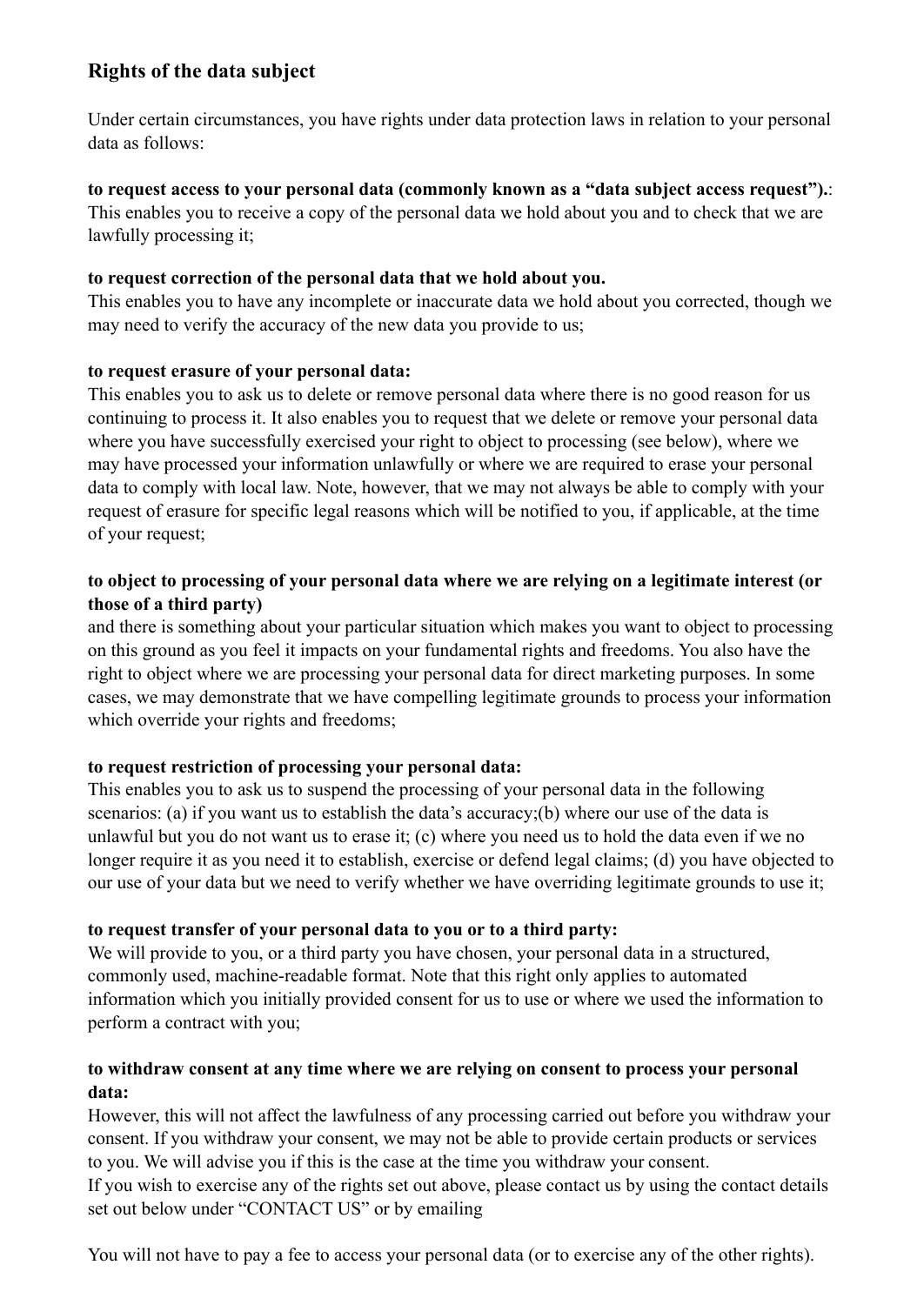However, we may charge a reasonable fee if your request is clearly unfounded, repetitive or excessive. Alternatively, we may refuse to comply with your request in these circumstances. If you wish to exercise any of those rights, we may need to request specific information from you to help us confirm your identity. This is a security measure to ensure that personal data is not disclosed to any person who has no right to receive it. We may also contact you to ask you for further information in relation to your request to speed up our response.

We try to respond to all legitimate requests within one month. Occasionally it may take us longer than a month if your request is particularly complex or you have made a number of requests. In this case, we will notify you and keep you updated. Please note that if you opt-out of receiving marketing-related emails from us, we may still send you important administrative messages, from which you cannot opt-out.

## **Retention:**

Unless specifically requested, we ask that you not send us, and you not disclose, any sensitive Personal Information (e.g., social security numbers, national identification number, information related to racial or ethnic origin, political opinions, religion or other beliefs, health, biometrics or genetic characteristics, criminal background or trade union membership) on or through the Services or otherwise to us.

Please note that we may need to retain certain information for recordkeeping purposes and/or to complete any transactions that you began prior to requesting a change or deletion (e.g., when you make a purchase or reservation, or enter a promotion, you may not be able to change or delete the Personal Information provided until after the completion of such purchase, reservation, or promotion). There may also be residual information that will remain within our databases and other records, which will not be removed. In addition, there may be certain information to which we are unable to enable you to review, for legal, security, or other reasons.

We will retain your Personal Information for the period necessary to fulfil the purposes outlined in this Privacy Statement unless a longer retention period is required or permitted by law.

# **Protection of Minors**

Children and adolescents with limited legal capacity are as a matter of principle not allowed to transfer any personal data to our website without prior consent of their parents or legal guardian. Savoy will in no way knowingly collect personal data from children or adolescents with limited legal capacity, use these data in any form, or divulge these data to third parties without authorisation.

We do not knowingly collect, maintain or use Personal Information from individuals under 16 years of age in connection with. Additionally, we statement that no part of our Websites, Social Media Pages, and Apps is directed to individuals under the age of 16. If we do incidentally collect or maintain Personal Information from individuals under 16 years of age, you may request deletion of such information by contacting us as set forth under "Contact Us" below

# **Transferring your Personal Information outside UE**

We do not intend to transfer any personal data we hold about you to a country outside the European Economic Area ("EEA").

If however we do transfer your personal data out of the EEA, we shall ensure a similar degree of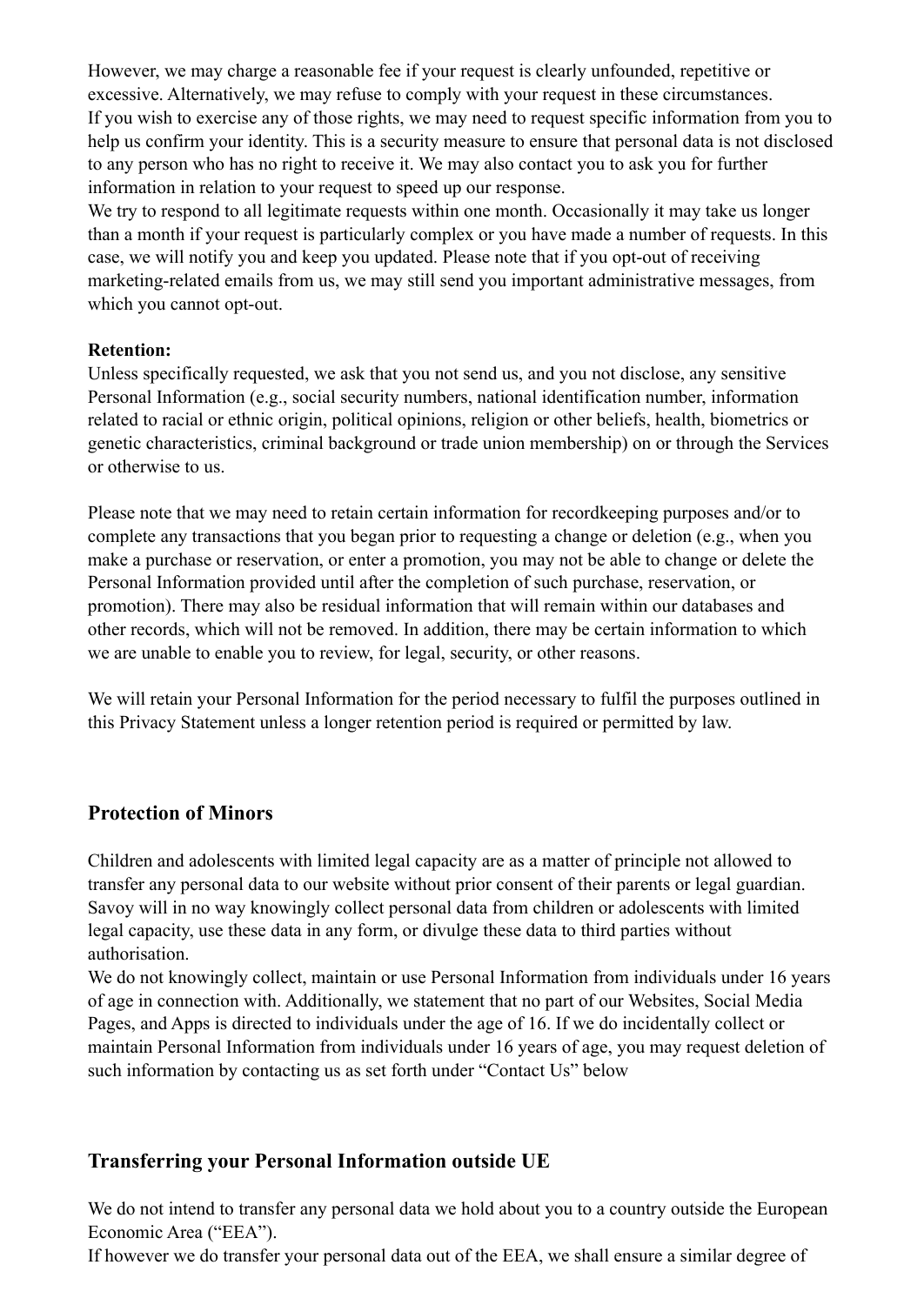protection is afforded to it by ensuring at least one of the following safeguards applies:

- the countries to which it is transferred have been deemed to provide an adequate level of protection for personal data by the relevant regulators;

- we have put in place with the transferee specific contracts approved by the relevant regulators which give personal data similar protection to that it has in Europe; or

- if the transferee is in the US, it is registered with the Privacy Shield (or any similar replacement scheme) which requires it to provide similar protection to personal data as is required in Europe.

## **Changes to this Policy**

If we decide to make significant changes to our Privacy Policy, we will post the revised policy on our website (www.savoy.it) so you are always aware of how we treat Personal Information. Any other minor changes that may be made will be published in a privacy policy review document. Without your express consent we will not reduce your rights under this Privacy Policy with respect to Personal Information already collected about you. The changes related to the use of personal information are not retroactive for the Personal Data of which you have provided the explicit consent and that have been acquired before the change to the Privacy Policy, except where required by law. If we decide, at any time, to use your Personal Information in a different manner from what is stated in this Privacy Policy, you will receive this communication by letter or by e-mail at the most current address in our possession. In the event that you do not agree with the new way in which we intend to use your personal information, you can ask us via the contacting us section not to use your personal data in this way. If you do not send us any communication, your consent to the new use of your Personal information will be considered implicit.

## **Contacting us**

If you have any questions about this Privacy Policy, including any requests to exercise your legal rights, please contact us using the details set out below:

By Post

HOTEL SAVOY S.I.S.A. srl Via Ludovisi, 15 Roma 00187 Tel +39 06421.551 Fax +39 0642155.555

By MAIL

#### [privacy@savoy.it](mailto:privacy@savoy.it)

**Because email communications are not always secure, please do not include credit card or other sensitive information in your emails to us.**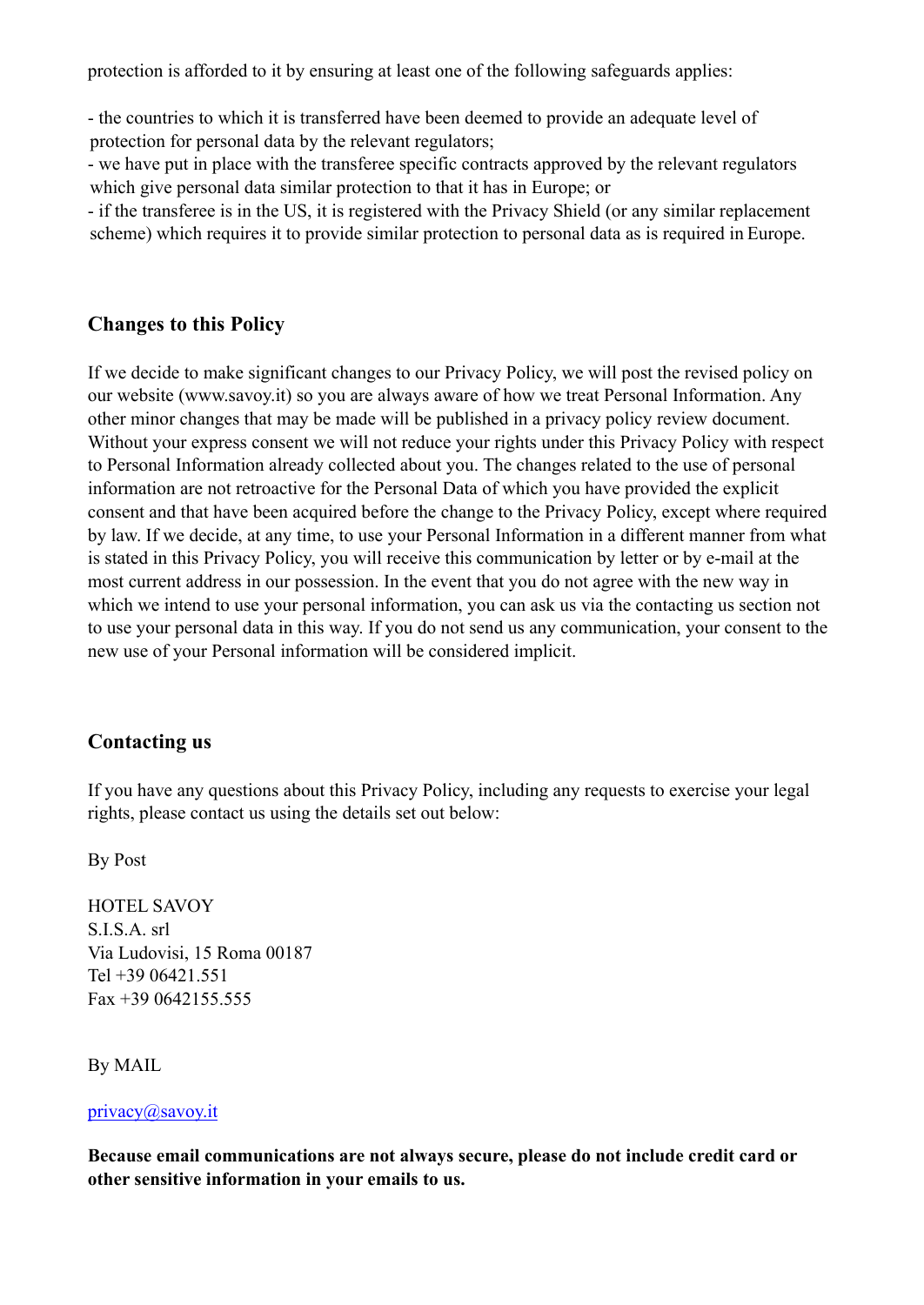# **COMPLAINTS**

If you are not satisfied with our response to any queries or complaints you raise with us or believe we are not processing your personal data in accordance with the Data Protection laws you have the right to lodge a complaint at the Italian Data Protection Authority – Garante per la protezione dei dati personali ([http://www.garanteprivacy.it/\)](http://www.garanteprivacy.it/).

We would, however, appreciate the chance to deal with your concerns before you approach the DPA so please contact us in the first instance.

## **The Actors**

Il Garante per la Protezione dei Dati Personali – Data Protection Authority

Piazza di Monte Citorio, 121 – 00186 Roma

Tel: +39-06-6967 71 Fax: +39-06-6967 73785 E-Mail: [garante@gpdp.it](mailto:garante@gpdp.it)

[PEC: protocollo@pec.it](mailto:protocollo@pec.it) 

Titolare del Trattamento – Data Controller SI.SA srl Via Ludovisi 15 00187 Roma Tel: +39 06421551 Fax: +39 0642155555 E-Mail: [accounts@savoy.it](mailto:accounts@savoy.it)

Responsabile del Trattamento – Data Processor Sandro Simbula Hotel Manager Tel. +3906421551 E-Mail: [manager@savoy.it](mailto:manager@savoy.it)

Responsabile della Protezione dei Dati – Data Protection Officer VR Solutions srl Via Giuseppe Gallignani 47 00124 Roma Tel: +39 3409250697 E-Mail: [info@vrsolutions.it](mailto:info@vrsolutions.it) PEC: vr@pec.vrsolutions.it

## **Law References, rules, guidelines and legislation**

This document is produced in line with the :

General Data Protection Document – GDPR

Regulation (EU) 2016/679 on the protection of natural persons with regard to the processing of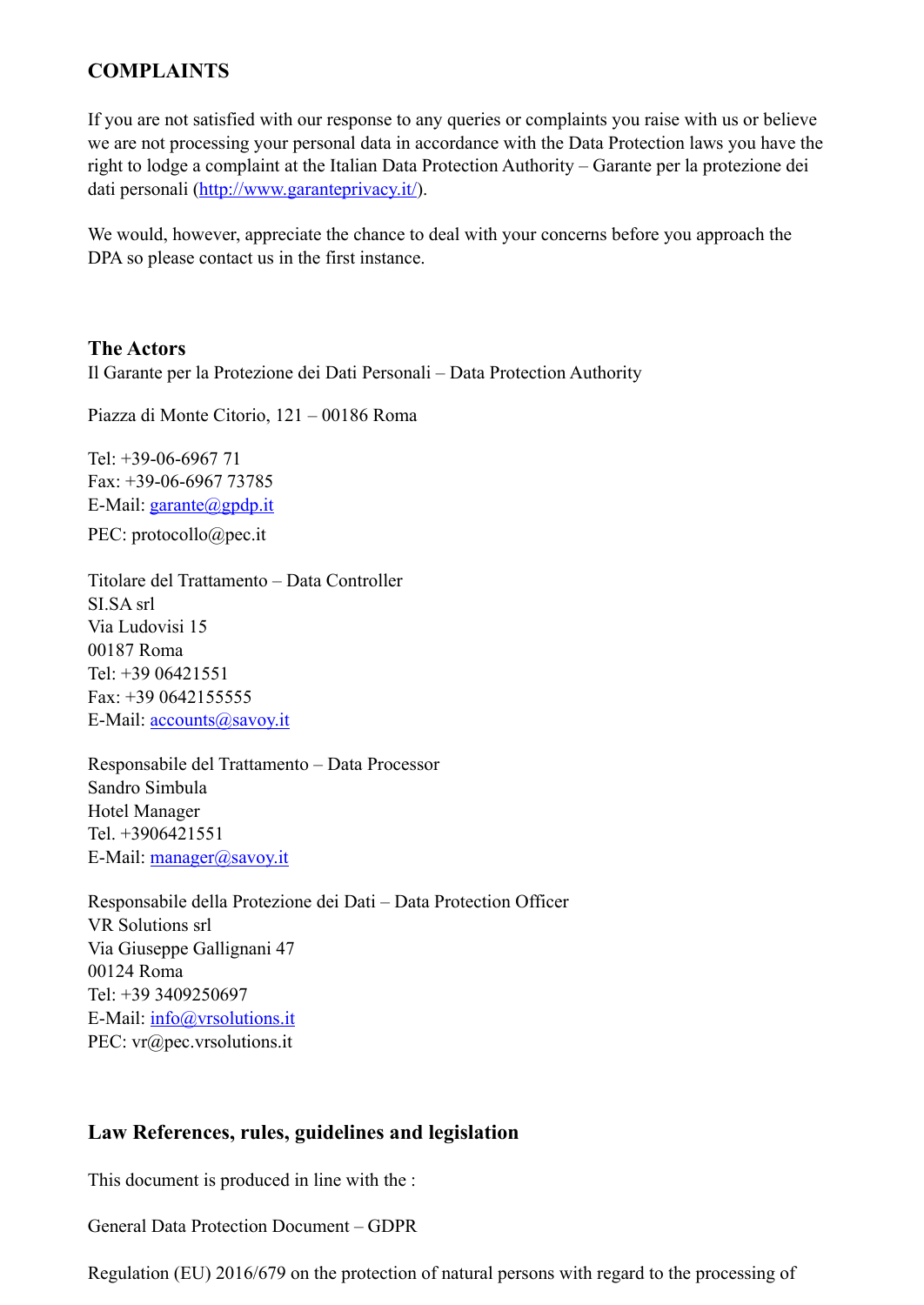personal data and on the free movement of such data.

The regulation is an essential step to strengthen citizens' fundamental rights in the digital age and facilitate business by simplifying rules for companies in the digital single market. A single law will also do away with the current fragmentation and costly administrative burdens.

The Data Protection Law Enforcement Directive

Directive (EU) 2016/680 on the protection of natural persons regarding processing of personal data connected with criminal offences or the execution of criminal penalties, and on the free movement of such data.

The directive protects citizens' fundamental right to data protection whenever personal data is used by criminal law enforcement authorities. It will in particular ensure that the personal data of victims, witnesses, and suspects of crime are duly protected and will facilitate cross-border cooperation in the fight against crime and terrorism

Consolidated Law on Public Security

Article 109 of the TULPS – Consolidated act on public security, establishes that the mangers of Lodging-Related establishments like hotels and other accommodation facilities, with the exception of alpine shelters included in a special list, are obligated to communicate to the public security authority every day the person-lodge's check in registration card

National Data Protection Authority

Italian Data Protection Authority: EU countries have set up national bodies responsible for protecting personal data in accordance with Article 8(3) of the Charter of Fundamental Rights of the EU.

#### European Data Protection Board

The EU's national supervisory authorities are currently working together in the framework of the Article 29 Working Party. The European Data Protection Supervisor (EDPS) and the Commission are also members. As of 25 May 2018, the Article 29 Working Party will be replaced by the European Data Protection Board (EDPB). The EDPB has the status of an EU body with legal personality and is provided with an independent secretariat.

The EDPB has extensive powers to determine disputes between national supervisory authorities, to give advice and guidance on key concepts of the GDPR and Police Directive.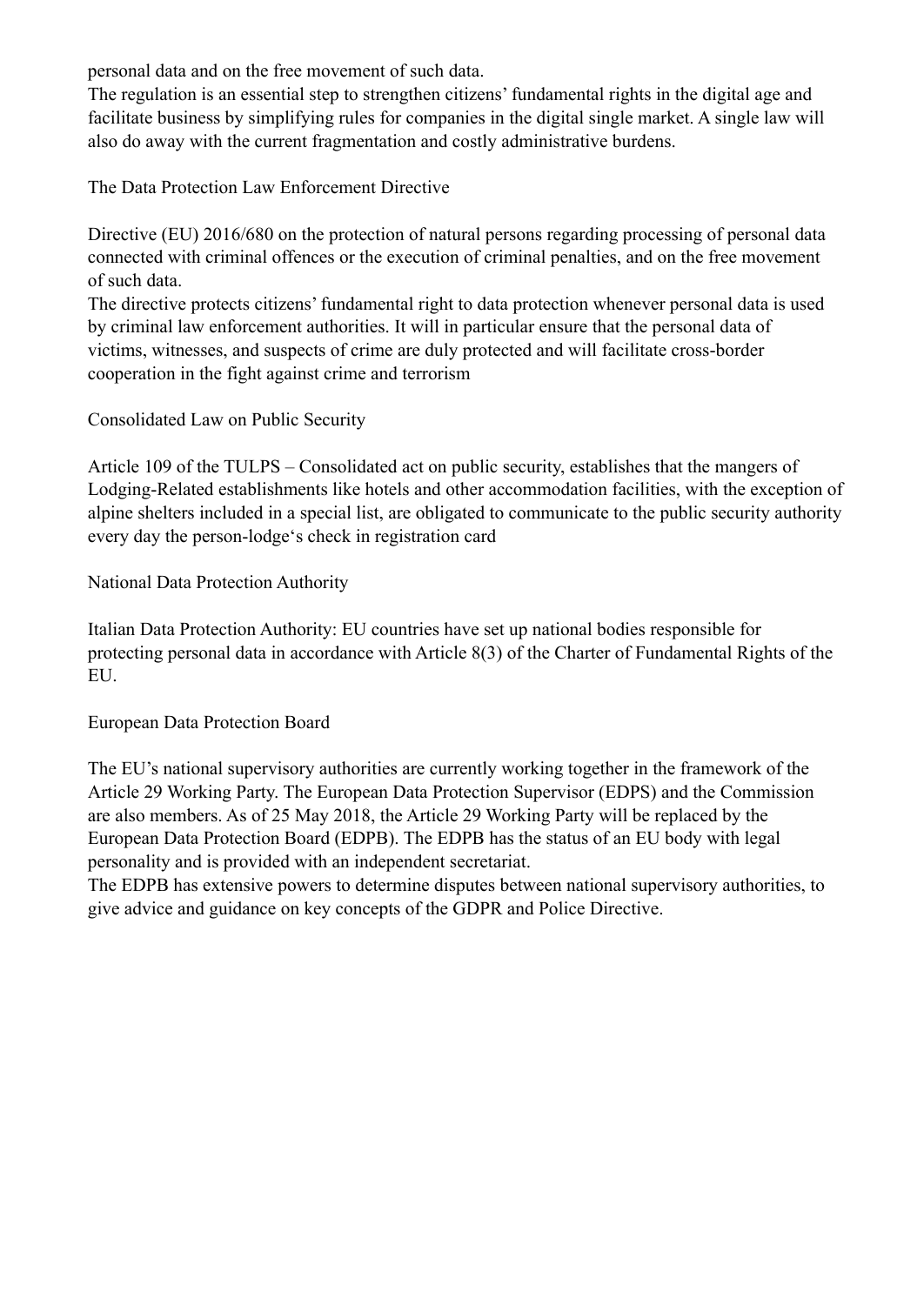# **Privacy Policy pursuant to Article 13 of (EU) Regulation No. 679/2016 ("GDPR")**

Hotel Savoy – S.I.S.A. srl protects the confidentiality of personal data and guarantees its necessary protection against any event that may put it at risk of violation. As provided for by European Union Regulation No. 679/2016 (hereinafter "GDPR") and Article 13 in particular, please find below the information required by law relating to the processing of your personal data.

# **1.- Who we are and what data we process (Article 13, paragraph 1 (a), Article 15 (b) GDPR)**

Hotel Savoy – S.I.S.A. srl, represented pro tempore with registered offices at Via Ludovisi, 15 Roma Italy, acts as the Data Controller and can be reached a[t privacy@staff.aruba.it](mailto:privacy@staff.aruba.it) and collects and/or receives information relating to you, such as:

### **Contact details**

First name, last name, physical address, nationality, residential province and city, landline telephone number and/or cell number, fax, tax ID number, email address(es)

## **Banking information**

IBAN and banking/postal account information (except for Credit Card number)

### **Internet traffic data**

Logs, originating IP address

Hotel Savoy – S.I.S.A. srl does not require you to supply so-called "private" data, that is, according to the provisions of the GDPR (Art. 9), personal data that identifies race or ethnicity, political opinions, religion or philosophy, or any union affiliation, nor any genetic or biometric information used to uniquely identify a physical person, data associated with health or one's sex life, or sexual orientation. In the event the services requested from Hotel Savoy – S.I.S.A. srl require the processing of this data, you will first receive specific notification with a request for your consent.

# **2.- Why we need your data (Art. 13, paragraph 1 GDPR)**

The data is used by the Data Controller to fulfil the registration request and for the supply contract on the preselected Service and/or Product purchase, to manage and execute the contact requests forwarded by you, offer assistance, fulfil legal and regulatory obligations demanded of the Data Controller in accordance with the activities performed. In no case will Hotel Savoy resell any of your personal information to third parties nor use it for any purpose not stated.

In particular, your data will be processed for:

### **a – registration and contact information, and/or informational materials**

Your personal data is processed to implement preliminary actions and those following a registration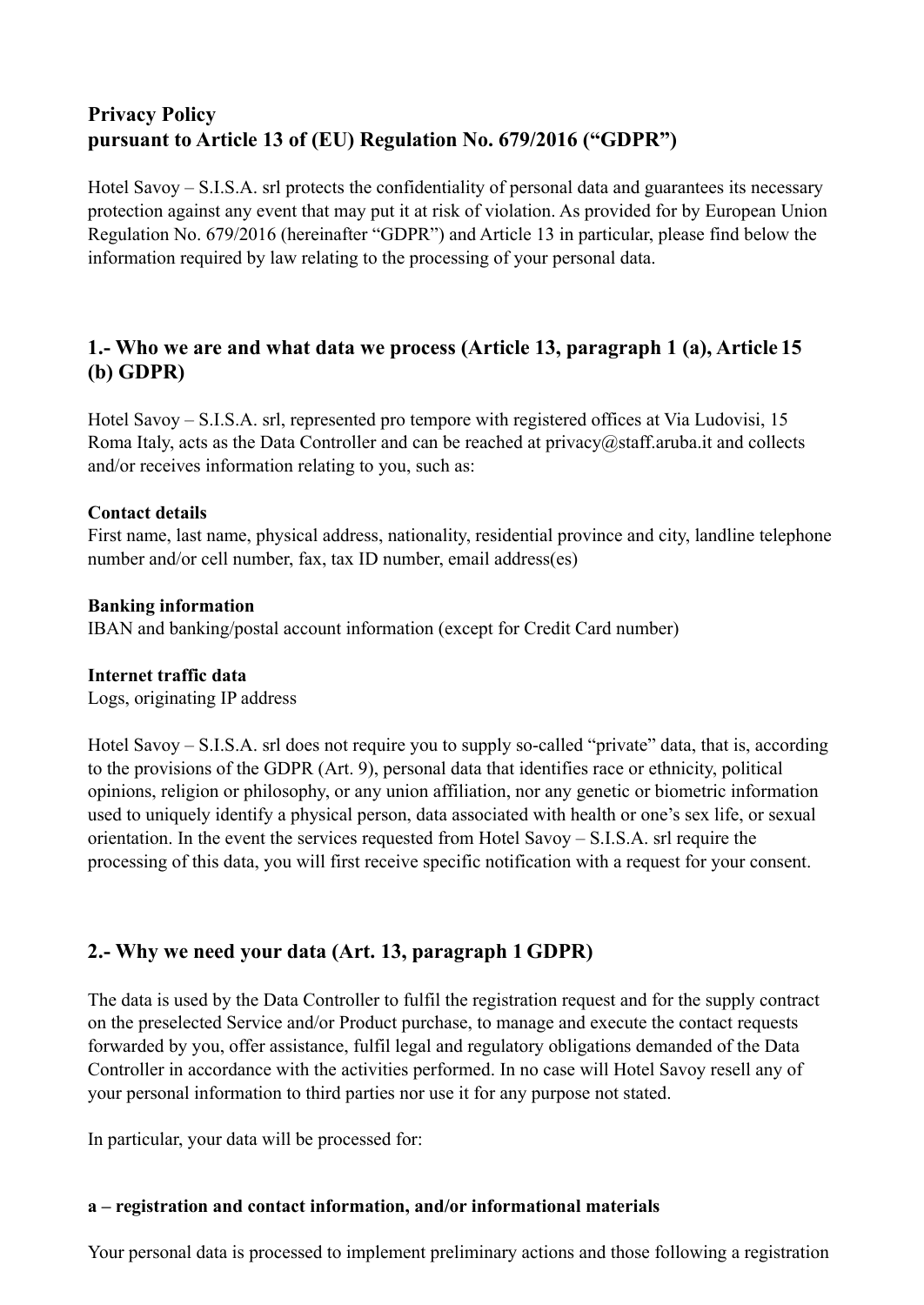request, to manage information and contact requests, and/or to send informational materials, the hotel service surveys (not obliged to compile), as well as to satisfy any and all other obligations arising herewith.

The legal basis for this processing is to provide the services relating to a request for registration, information and contact, and/or the sending of informational materials, and to comply with legal requirements.

## **b – administering the contractual relationship**

Your personal data is processed to implement preliminary actions and those following the acquisition of a Service and/or a Product, handling of any complain and/or notifications to the support service and performance of the support itself, fraud prevention, as well as fulfilment of any and all other requirements arising from the contract.

The legal basis for this processing is to provide the services relating to the contractual relationship and to comply with legal requirements.

## **c – promotional activities on Services/Products that are similar to those you have got (Clause 47 GDPR)**

The Data Controller, even without your explicit consent, may use the contact information you provided for direct sales of its own Services/Products, limited to those Services/Products that are similar to the ones included in the sale, unless you specifically refuse ( $\frac{\text{privacy}(a\text{)}\text{savoy}}{\text{invacy}(b\text{)}}$ ).

## **d –business promotional activities on Services/Products that are different from the ones you purchased**

Your personal data may also be processed for business promotional purposes, for market research studies involving the Services/Products that the Data Controller offers, but only if you have authorized this processing and have not opposed it.

### **This processing may occur by the following automated methods:**

- e-mail;
- sms;
- telephone contact

### **and may occur:**

a) if you have not withdrawn your consent for the use of your data;

b) if processing is done through contact with a telephone operator, and you are not registered on the not to call registry as outlined in Presidential Decree No. 178/2010;

The legal basis for this processing is the consent you initially granted for the processing itself, which you may freely withdraw at any time.

### **e – digital security**

The Data Controller, in line with the provisions of Clause 49 of the GDPR and through its providers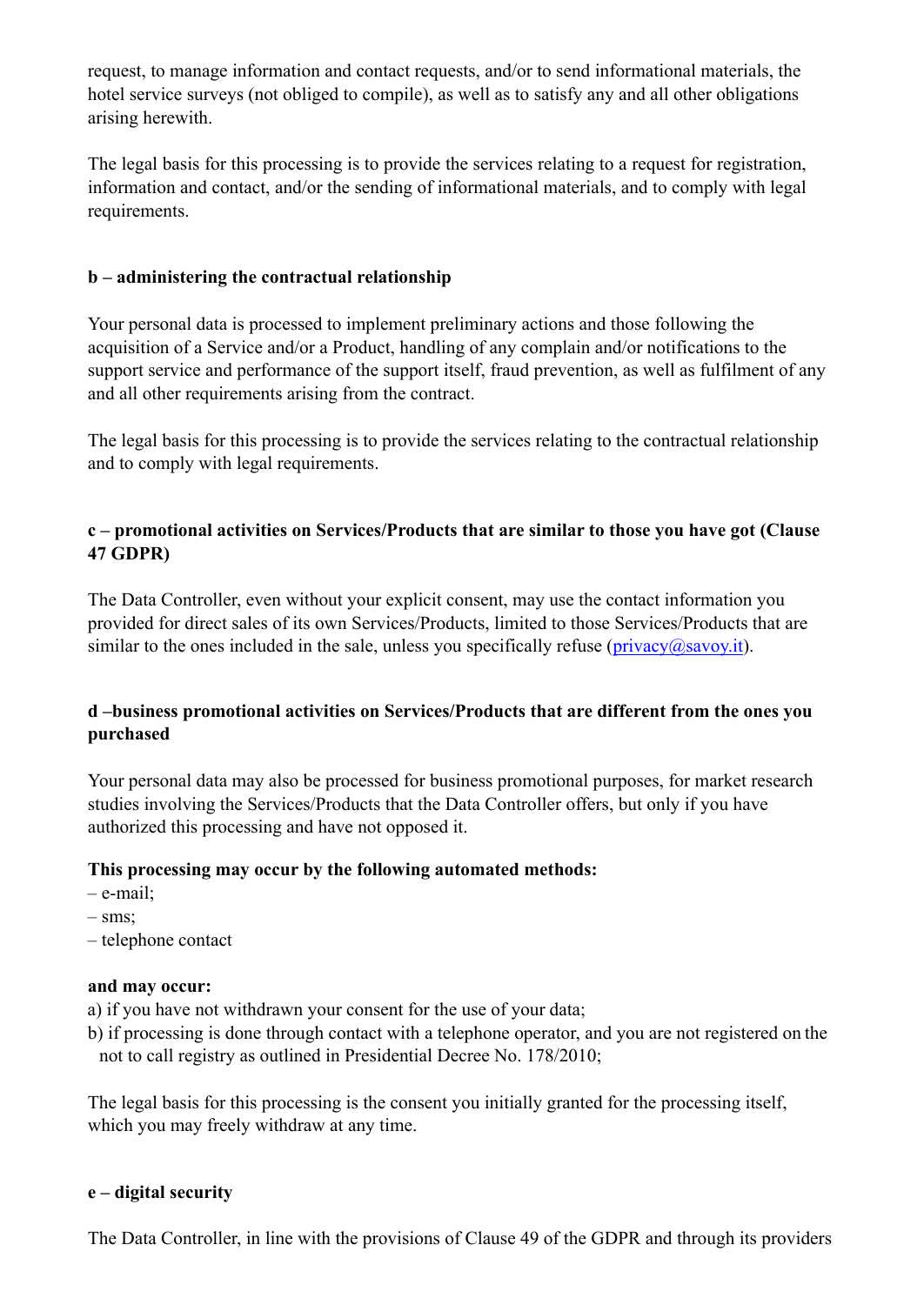(third parties and/or recipients), processes your personal data involving traffic only to the extent strictly necessary and proportional to guarantee security of the networks and the information. This means the capacity of a network or information system to block, at a given level of security, any unforeseen events or illegal or malicious acts that would compromise the availability, authenticity, integrity and confidentiality of the personal data stored or transmitted. The Data Controller will immediately notify you if there is any risk of violation of your data, except for any obligations noted in the provisions of Art. 33 GDPR associated with notifications of personal data violations.

The legal basis for this processing is to comply with legal requirements and the legitimate interests of the Data Controller in undertaking processing for the purpose of protecting corporate assets and the security of the Hotel Savoy's offices and systems.

## **f – profiling**

Your personal data may also be processed for profiling purposes (such as analysing the transmitted data and the pre-selected Services/Products, suggesting advertising messages and/or business offers in line with user selections) exclusively when you have given explicit and informed consent.

The legal basis for this processing is the consent you initially granted for the processing itself, which you may freely withdraw at any time.

## **g – fraud prevention (Clause 47 and Art. 22 GDPR)**

Your personal data, except for private data (Art. 9 GDPR) or legal information (Art. 10 GDPR) will be processed to allow controls for monitoring purposes and prevention of fraudulent payments. This processing will be done by software systems that run automated checks and will be carried out prior to negotiating Services/Products;

a negative result on these checks will render the transaction impossible; you can, in any case, express your opinion, obtain an explanation or dispute the decision by outlining your reasons to the Customer Support Department or to the contact  $\frac{\text{prior}(a)}{\text{approx}(a)}$ 

personal data collected only for anti-fraud purposes, which differs from the data needed for the proper performance of the service requested, shall be immediately deleted upon termination of the verification phase.

### **h – protection of minors**

The Services/Products offered by the Controller are reserved for those entities legally able, based on national regulations, to satisfy contractual obligations. The Controller, to prevent illegal access to its own services, implements preventive measures to protect its own interests, such as checking tax identification numbers or, when necessary for specific Services/Products, the accuracy of the identification data on the identification documents issued by the applicable authorities.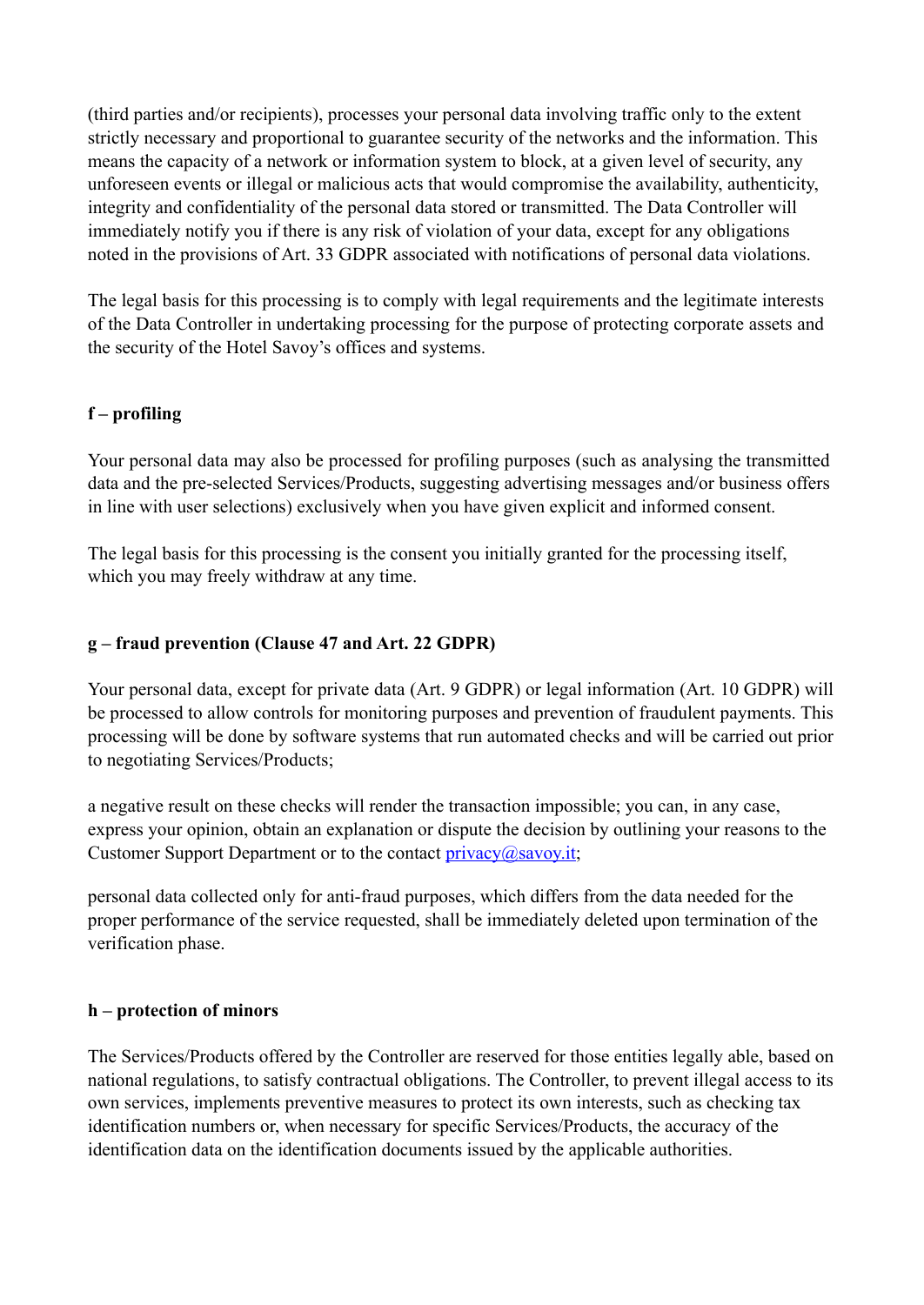# **3.- Communication to third parties and categories of recipients (Article 13, paragraph 1 GDPR)**

Your personal data is communicated mainly to third parties and/or recipients whose activity is necessary to perform the activities relating to the contract established, and to meet certain legal requirements, such as:

### **Company employees**

Fulfilment of administrative and accounting requirements as well as those connected with the contractual services

## **Third party providers**

Performance of services (assistance, maintenance, delivery/shipping of products, performance of additional services, providers of networks and electronic communication services) associated with the requested service

## **External professionals/consultants and consulting firms**

Fulfilment of legal requirements, exercising rights, protecting contractual rights, credit recovery

## **Financial Administration, Public Agencies, Legal Authorities, Supervisory and Oversight Authorities**

Fulfilment of legal requirements, protection of rights; lists and registries held by Public Authorities or similar agencies based on specific regulations relating to the contractual service

### **Formally mandated subjects or those with recognized legal rights**

Legal representatives, administrators, guardians, etc.

*\* The Controller requires its own third-party providers and Data Processors to adhere to security measures that are equal to those adopted for you by restricting the Data Processor's scope of action to processing directly related to the requested service.* 

*The Controller will not transfer your personal data to countries where the GDPR is not applicable (countries outside the EU) except where specifically indicated otherwise, in which case you will be notified first, and if necessary asked for your consent.* 

*The legal basis for this processing is fulfilment of the services outlined in the established contract, compliance with legal obligations, and the legitimate interests of Hotel Savoy – S.I.S.A. srl. to perform the processing necessary for these purposes.*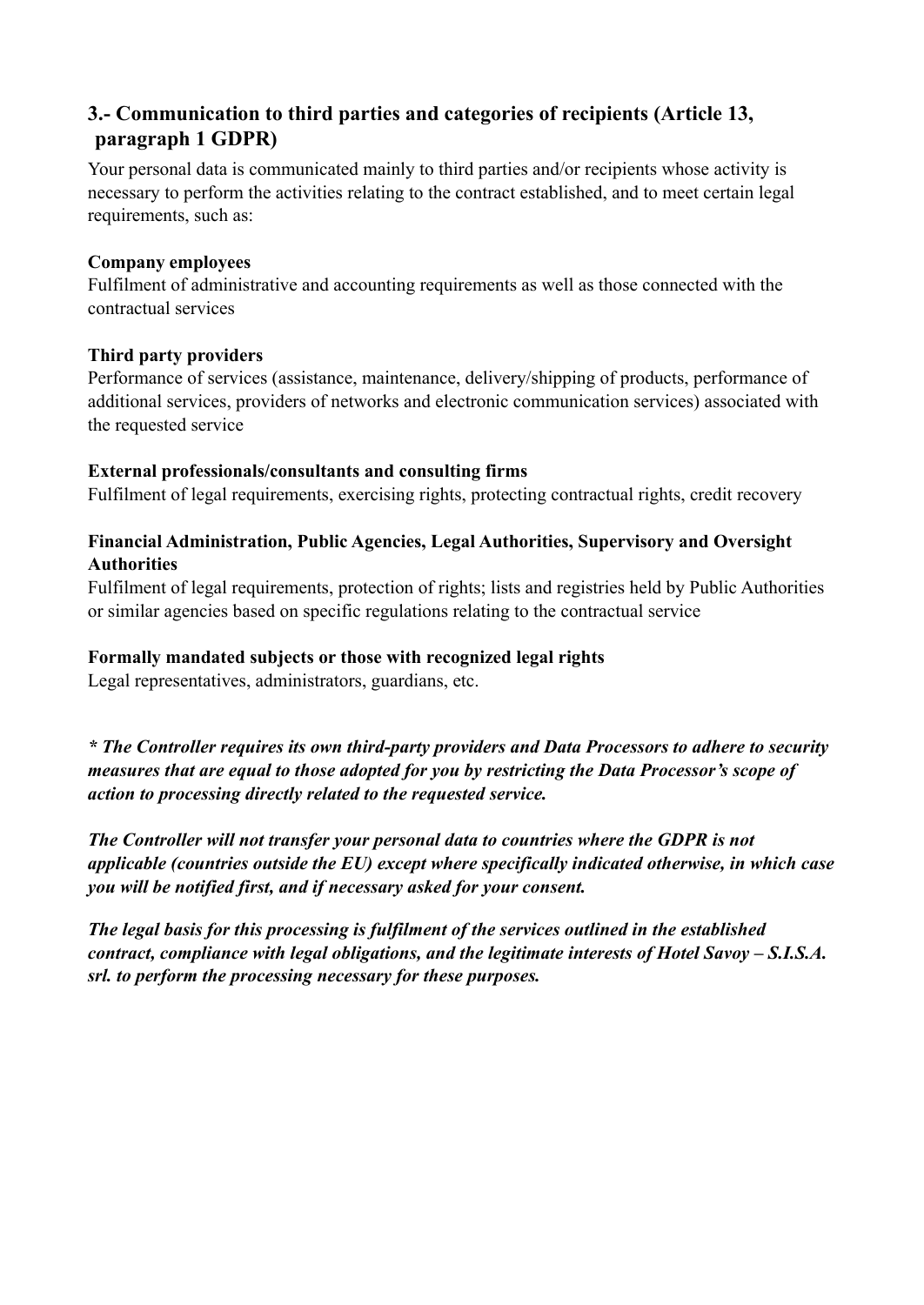# **4.- What happens when you do not provide your identification informationas needed to perform the requested service? (Article 13, paragraph 2 (e) GDPR)**

The collection and processing of your personal data is necessary to fulfil the wi-fi service requests as well as to perform the Service. Should you fail to provide your personal data as expressly required within the order form or the registration form, the Data Controller will not be able to carry out the processing associated with managing the requested services and/or the contract and the Services/Products associated with them, nor fulfil the operations dependent on them.

# **5.- What happens when you do not provide the consent for processing personal data for the business promotion activities on Services/Products that are different from those purchased?**

When you do not give your consent to the processing of your personal data for these purposes, the processing will not be implemented for these specific purposes, but it will not affect the performance of the requested services or those for which you have already given your consent, if requested. In the event you have given consent and later withdraw it or oppose the processing for business promotional activities, your data will no longer be processed for these activities, although this will not create negative effects or consequences for you or the services requested.

# **6.- How we process your data (Article 32, GDPR)**

The Controller makes use of appropriate security measures to preserve the confidentiality, integrity and availability of your personal data, and requires the same security measures from third party providers and the Processors

# **7.- How long is your data stored? (Article 13, paragraph 2 (a) GDPR)**

Unless you explicitly express your own desire to remove it, your personal data will be stored until required for the due purposes for which it was collected. In particular, the data will be stored for the entire duration of your registration and in any case for no longer than a maximum period of 12 (twelve) months of inactivity, that is, within this time period, there have been no Services and/or Products purchased using this registration.

For data provided to the Controller for the purposes of business promotion for services other than those you have already purchased, for which you initially gave consent, it will be stored for 24 months, except when such consent is withdrawn ( $\frac{\text{privacy}}{\text{m}}$ ).

For data provided to the Controller for the purposes of profiling, it will be stored for 12 months, again except when consent has been withdrawn. It is also important to add that, should the user forward to Hotel Savoy – S.I.S.A. srl personal data that has not been requested or that is unnecessary for the purposes of performing the services requested, or for the performance of services strictly connected thereto, Hotel Savoy – S.I.S.A. srl cannot be considered controller of this data and will proceed to delete it as soon as possible.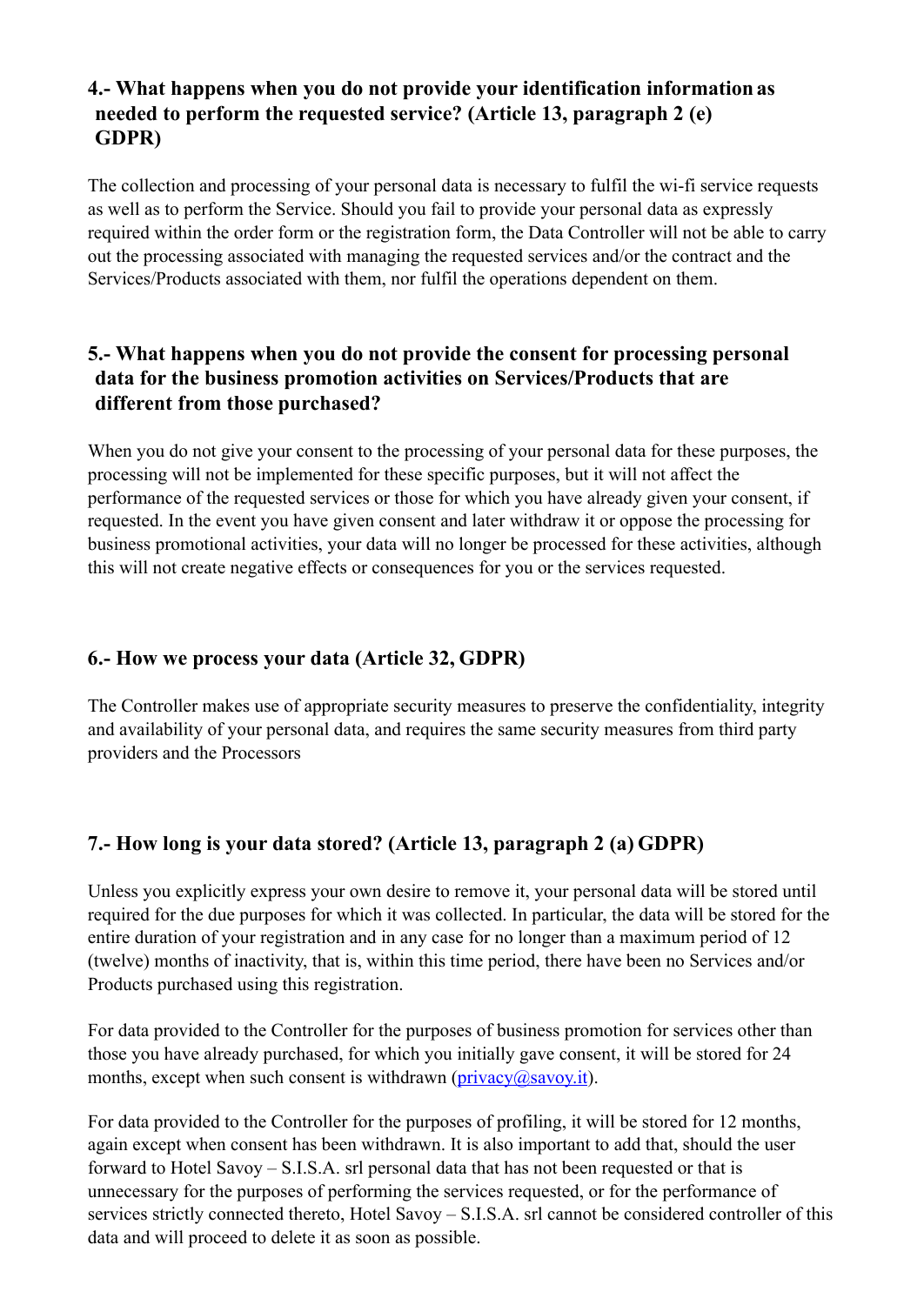For data provided from our SMP loyalty program, prenoting on [www.savoy.it y](http://www.savoy.it/)ou will automatically be part of SMP, it will be stored for 60 months from the last purchased service, except when such consent is withdrawn ( $\frac{\text{privacy}(a\text{)}\text{savoy}}{\text{div}(a\text{)}}$ ).

Regardless of your determination to remove the data, your personal information will be, in any case, stored according to the terms outlined in current law and/or national regulations, for the exclusive purpose of guaranteeing specific requirements, applicable to certain Services (for example, but not limited to, WI-FI Service). Furthermore, personal data will in any case be stored to comply with obligations (e.g. tax and accounting purposes) which may continue even after termination of the contract (Art. 2220 Civil Code); for these purposes, the Controller shall retain only the data necessary to complete these activities. For those cases where the rights arising from the contract and/or registration are used in the courts, your personal data, exclusively required for these purposes, shall be processed for the time necessary to complete them.

# **8.- What are your rights? (Articles 15 – 20 GDPR)**

You have the right to obtain the following from the Data Controller:

## a)

confirmation on whether your personal data is being processed and if so, to obtain access to your personal data and the following information:

- the purposes of the processing;

- the categories of personal data in question;

- the recipients or categories of recipients that have received or will receive your personal data, in particular if these recipients are in third party countries or are international organizations;

- when possible, the anticipated storage period of your personal data or, if not possible, the criteria used to determine this period;

- whether you have the right to ask the Data Controller to correct or delete your personal data or the limits on processing your personal data or to oppose the processing of the data;

- the right to lodge a complaint with a supervisory authority;

- in the event the data is not collected from you, all of the information available regarding its origin;

- whether there is an automated decision process, including profiling, and, at least in these cases, significant information on the logic used, as well as the importance and consequences to you for this processing.

- the suitable guarantees provided by the third-party country (outside EU) or international organization to protect any transferred data;

## b)

the right to obtain a copy of the personal data processed, again given that this right does not affect the rights and freedoms of others; for extra copies requested by you, the Data Controller may assign a reasonable fee based on administrative costs.

# c)

the right to edit any of your incorrect personal data from the Data Controller without unjustified delay d)the right to have your personal data deleted by the Data Controller without unjustified delay, if there are the reasons outlined in the GDPR, Article 17, including, for example, if the data is no longer needed for processing or if the data is considered illegal, and again, if there are no conditions outlined by law; and in any case, if the processing is not justified by another equally legitimate reason;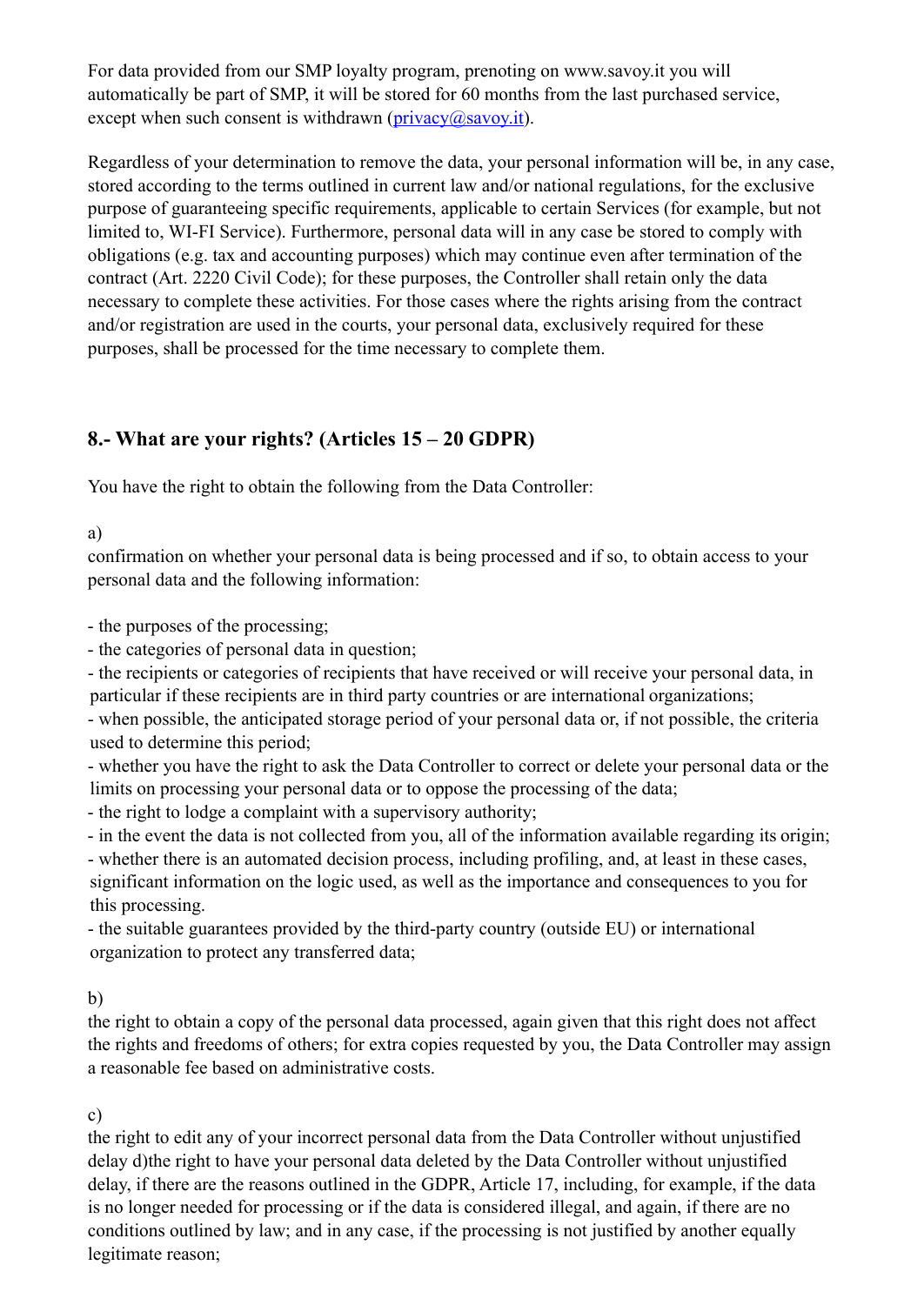d)

the right to obtain limits on the processing from the Data Controller, in those cases outlined in Art. 18 of the GDPR, for example where you have disputed the correctness, for the period necessary for the Data Controller to verify the data's accuracy. You must be notified, within an appropriate time, even when the suspension period has passed or the cause of limiting the processing has been eliminated, and therefore the limitation itself has been withdrawn;

## e)

the right to obtain information from the Data Controller on the recipients who have received the requests for any corrections or deletions or limits on the processing implemented, except when this is impossible or would create a disproportionate effort.

# f)

the right to receive your personal data in a structured format, commonly used and readable by automatic devices as well as the right to forward this data to another Data Controller without obstruction from the original Data Controller, in those cases outlined by Art. 20 of the GDPR, and the right to obtain direct forwarding of your personal data from one Data Controller to another, if technically feasible. For further information and to send your request, contact the Data Controller at  $\frac{\text{privacy}(a\text{)}\text{savoy}.\text{it}}{1}$ . To guarantee that the rights noted above are exercised by you and not by unauthorized third parties, the Data Controller may require you to provide other information necessary for this purpose.

For further information and to send your request, contact the Data Controller at  $\frac{\text{privacy}(a\text{)}\text{savoy}.\text{it}}{a}$ . To guarantee that the rights noted above are exercised by you and not by unauthorized third parties, the Data Controller may require you to provide other information necessary for this purpose.

# **9.- How and when can you oppose the processing of your personal data? (Art. 21 GDPR)**

For reasons associated with your particular situation, you may at any time oppose the processing of your own personal data if it is based on legitimate reasons or if it is done for business promotional activities, by sending a request to the Data Controller at  $\frac{divacv}{\partial savov}$ , You have the right to have your own personal data deleted if the Data Controller has no legitimate reason prevailing over such request, and in any case, where you have opposed the processing for business promotional activities.

# **Who can you lodge a complaint with? (Art. 15 GDPR)**

Without prejudice to any other ongoing administrative or judicial action, you may lodge a complaint with the applicable supervisory authority of the Italian territory (Italian Personal Data Protection Authority), that is, with the agency that performs its duties and exercises its rights within the member country where the GDPR violation occurred.

Any updates to this information shall be communicated in a timely manner and through suitable means and will be notified to you if the Data Controller processes your data for purposes other than those outlined in this privacy policy prior to proceeding and after you have given your consent, if necessary.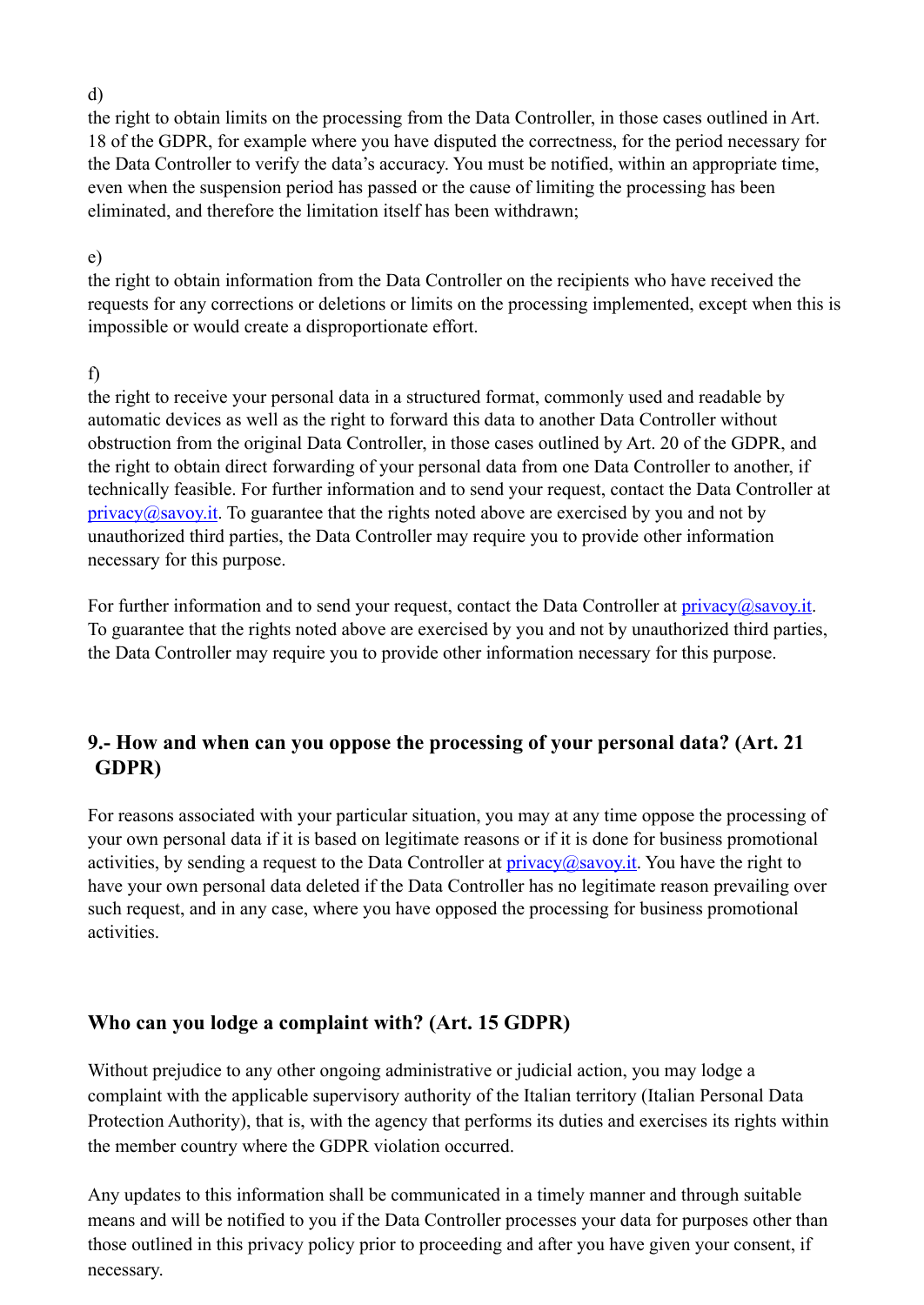## **The Data Controller has nominated a Data Protection Officer (DPO) who can be contacted for any information or requests at [privacy@savoy.it](mailto:privacy@savoy.it)**

# **Third Party Data Processing**

This section gives you specific information on the processing of your personal data for each of the Third Part Services outlined below

## **What data we process (Article 13, paragraph 1 (a), Article 15 (b) GDPR)**

### **Contact details**

First name, last name, email address(es)

## **Internet traffic data**

Logs, originating IP address

### **How long is your data stored? (Article 13, paragraph 2 (a) GDPR)**

In regard to the provisions of the applicable laws, the personal data outlined below shall be stored for the period indicated:

#### **Contact details**

in accordance with the provisions outlined in Section 8 – Hotel Savoy – S.I.S.A. SRL Privacy Policy

### **Internet traffic data**

in accordance with the provisions outlined in Section 8 – Hotel Savoy – S.I.S.A. SRL Privacy Policy

### **Blastness**

In compliance with Article 4 of GDPR 679/2016, the Data Controller and System Administrator for the [www.savoy.it](http://cms.blastness.com/www.savoy.it) website and the [www.blastnessbooking.com](http://cms.blastness.com/www.blastnessbooking.com) online booking platform integrated in the site is BLASTNESS S.r.l. with registered offices at 27 Piazza J.F. Kennedy, 19125, La Spezia (SP), Tel. 0187 599737- Fax 0187 020349 – email:  $info@blastness.com$ . For more information, consult the Blastness section: [http://www.blastness.com/#about](http://www.blastness.com/%23about)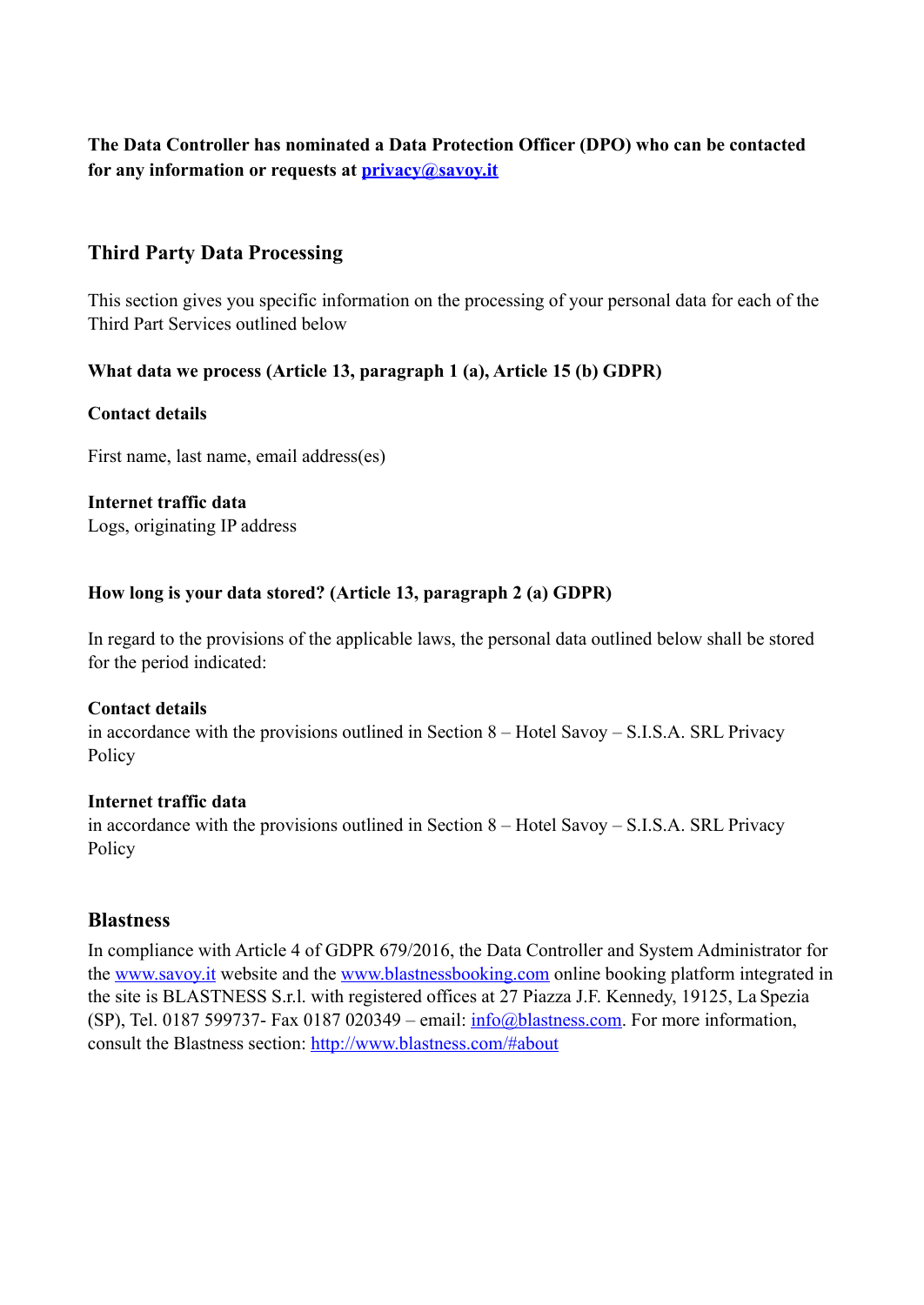# **Review Pro**

''Review Pro'' manages guest feedback more easily and efficiently thanks to the fully-integrated platform which combines online reputation and guest surveys in one tool.

# **Key Feature:**

## **Flexibility & ease of use**

Quickly create and send customized surveys in up to 36 languages. We offer the flexibility to have a core survey and create question modules based on specific hotels, segments or guest types.

## **Advanced question logic**

Display or hide questions based upon guest responses, making the survey more relevant to each guest and giving you more detailed feedback to help prioritize operational, service or product related improvements.

## **In-stay surveys**

Send short surveys while guests are still on property to identify the need for service recovery. Take corrective action before guests check out to help improve satisfaction and reduce negative online reviews.

## **Sentiment analysis**

Identify positive and negative comments related to guests' experiences in more than 26 categories to help prioritize operational/service improvements.

For more information, consult the Review Pro sections: 'Terms and Condition' section <https://www.reviewpro.com/terms-conditions/> Sezione 'Privacy Policy'<https://www.reviewpro.com/it/privacy-policy>

# **Savoy Membership Program**

## **How to be a SMP Member**

Our loyalty program is proposed to whom books directly with us using our selling channel on [www.savoy.it a](http://www.savoy.it/)nd consists in aditional services offered by the hotel due to the automatic generation of a loyalty SMP managed account.

You can disclose from the loyalty program by sending us a mail at  $\alpha$ counts $\alpha$ savoy.it with the cancellation request.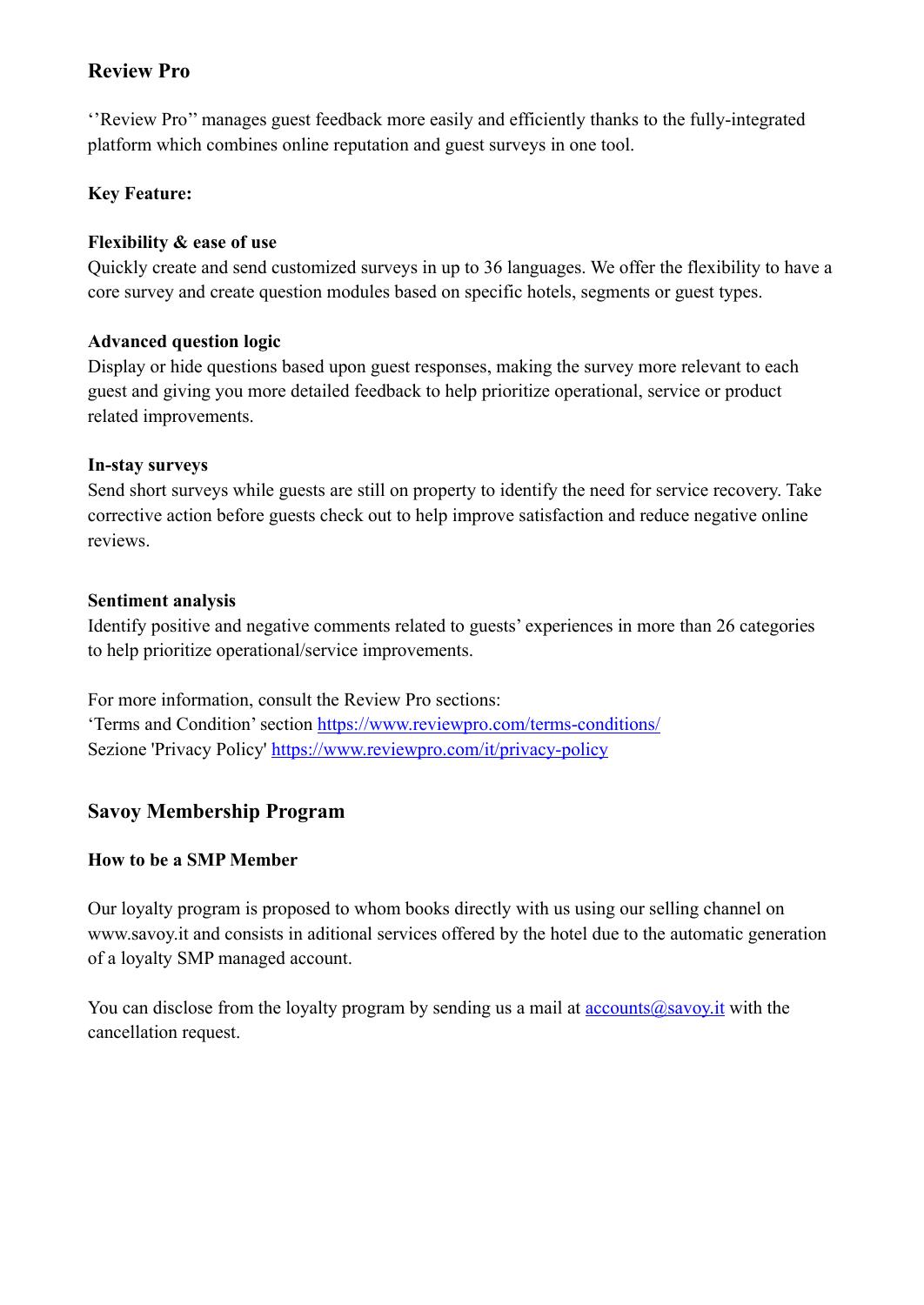#### PRIVACY DISCLAIMER

INFORMATION ON THE PROCESSING OF PERSONAL DATA FOR ACTIVITIES CONCERNING THE CONTRAST TO THE DISSEMINATION OF THE VIRUS COVID-19

This privacy notice is to explain and provide you with information on how we collect and hold data about you. This is in relation to the unprecedented challenges we face because of the Coronavirus pandemic (COVID-19).

Few countries have frameworks in place to support these extraordinary measures in ways that are fast, secure, trustworthy, scalable and in compliance with existing privacy and data protection regulations. As a result, many countries recently have passed or are about to pass laws specifying how data collection will be restricted to a certain population, for what time, and for what purpose. For instance, the Italian government published a Decree to create a special legal framework for collecting and sharing personal data related to health by public health authorities and by private companies that are part of the national health system for the duration of the state of emergency.

You can view the general Privacy Statement of the Savoy Hotel – S.I.S.A. srl which has more about how we collect, use and protect personal data generally, as well as your rights as a data subject

Pursuant to article 13 of Regulation (EU) 2016/679, we inform you that the personal data acquired are processed, even automatically, for all activities relating to the fight against the spread of the Covid - 19 virus in the workplace and especially in the Hotel Savoy.

#### DATA CONTROLLER

The Data Controller is S.I.S.A. srl - Hotel Savoy, with registered office in Via Ludovisi 15 00197 Rome, responsible for the legitimate and correct use of your personal data and who you can contact for any information or request at the following addresses.

Contacts: 0039 06 421551

certified e-mail address: [hotelsavoy@pec.net](mailto:hotelsavoy@pec.net)

email box: [manager@savoy.it](mailto:manager@savoy.it) 

VR Solutions srl is the DPO in charge responsible for the protection of personal data and can be contacted at the following mail address info@vrsolutions.it, certified mail adress vr@pec.vrsolutions.it or by TEL +393409250697 to get information and submit requests about your data or to report disservices or any problems encountered.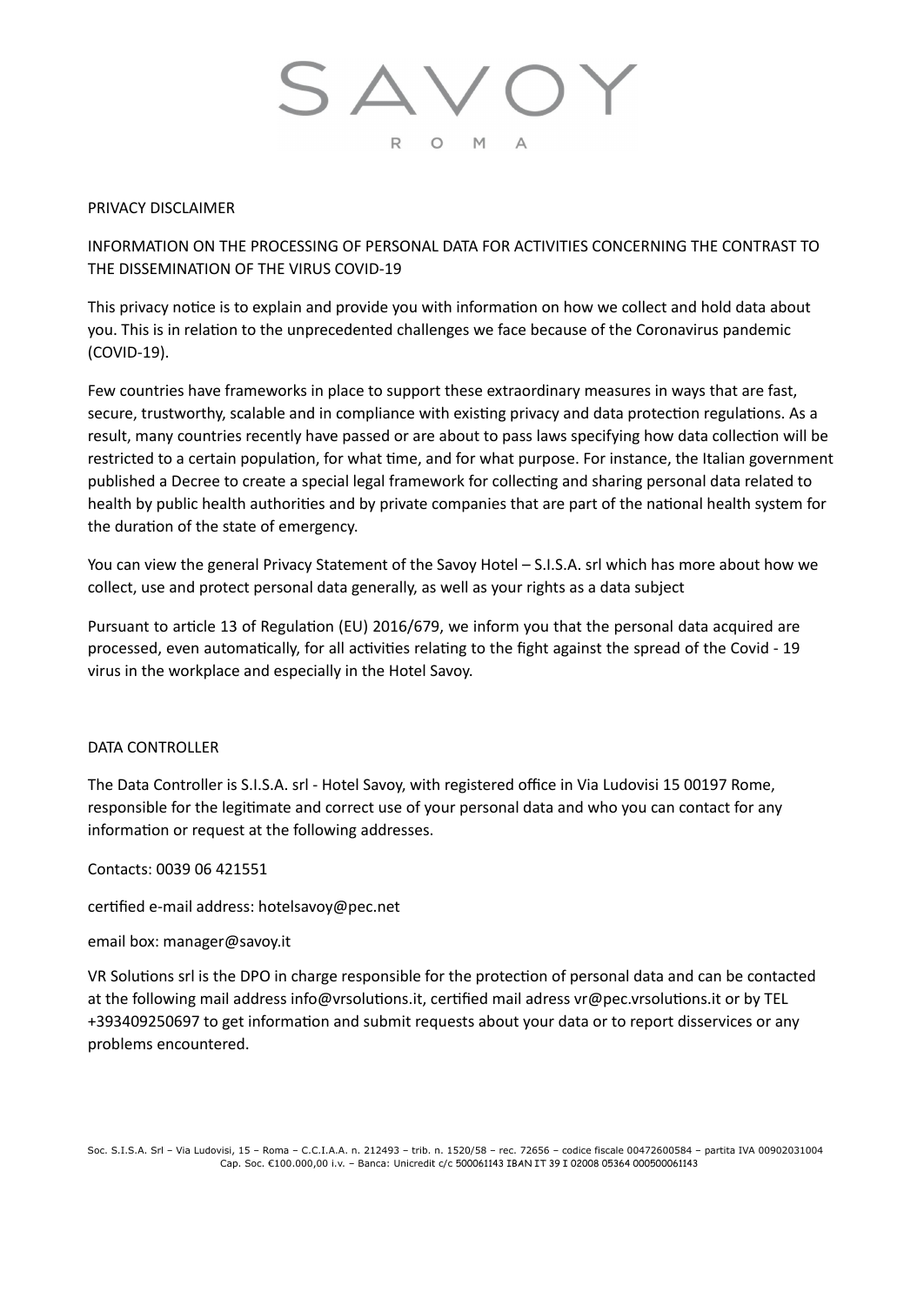#### INTERESTED PARTIES IN THE TREATMENT

Employees, collaborators, visitors, people who have access to company premises including the hotel's guests.

WHY WE USE OR PROCESS YOUR DATA

To best respond and help coordinate the community response for COVID-19 it is necessary to collect data about you.

#### WHAT INFORMATION WE NEED AND HOW WE USE IT

Whilst we may already hold data about you, you may have provided this information for a specific reason and normally we would seek to inform you that the data provided would be used for a different reason. Due to the rapidly emerging situation regarding the current pandemic, this will not always be possible. This might include using the contact information we have to send you public health messages, either by phone, text or email.

Additionally, at this time we may ask you for more information, where it is necessary to ensure your safety and well-being. We will, however, ensure that this is limited to what is proportionate and necessary to manage the spread of the virus and safeguard those most vulnerable. The use of this information is subject to national guidance issued by the Department for Health and Social Care and the Local Government.

Data processed:

- health state
- current pathologies

Legal basis of

reference:

• reasons of public interest: implementation of the anti-contagion safety protocols pursuant to art. art. 1, no. 7, lett. d) of the Prime Ministerial Decree of 11 March 2020, in particular Shared Protocol of 14 March 2020, Protocol of 24 April 2020 and subsequent additions and amendments

• legal obligation: art. 32 Constitution; art. 2087 c.c .; Legislative Decree 81/2008 (in particular art. 20)

#### WHO WE WILL SHARE YOUR DATA WITH

Your data may be shared where we have identified a need to provide support, internally or externally, with local health organizations such as the NHS, Public Health Structures and Public authorities

Further information about how health and care data is being used and shared by other NHS and social care organizations in a variety of ways to support the Covid-19 response is below.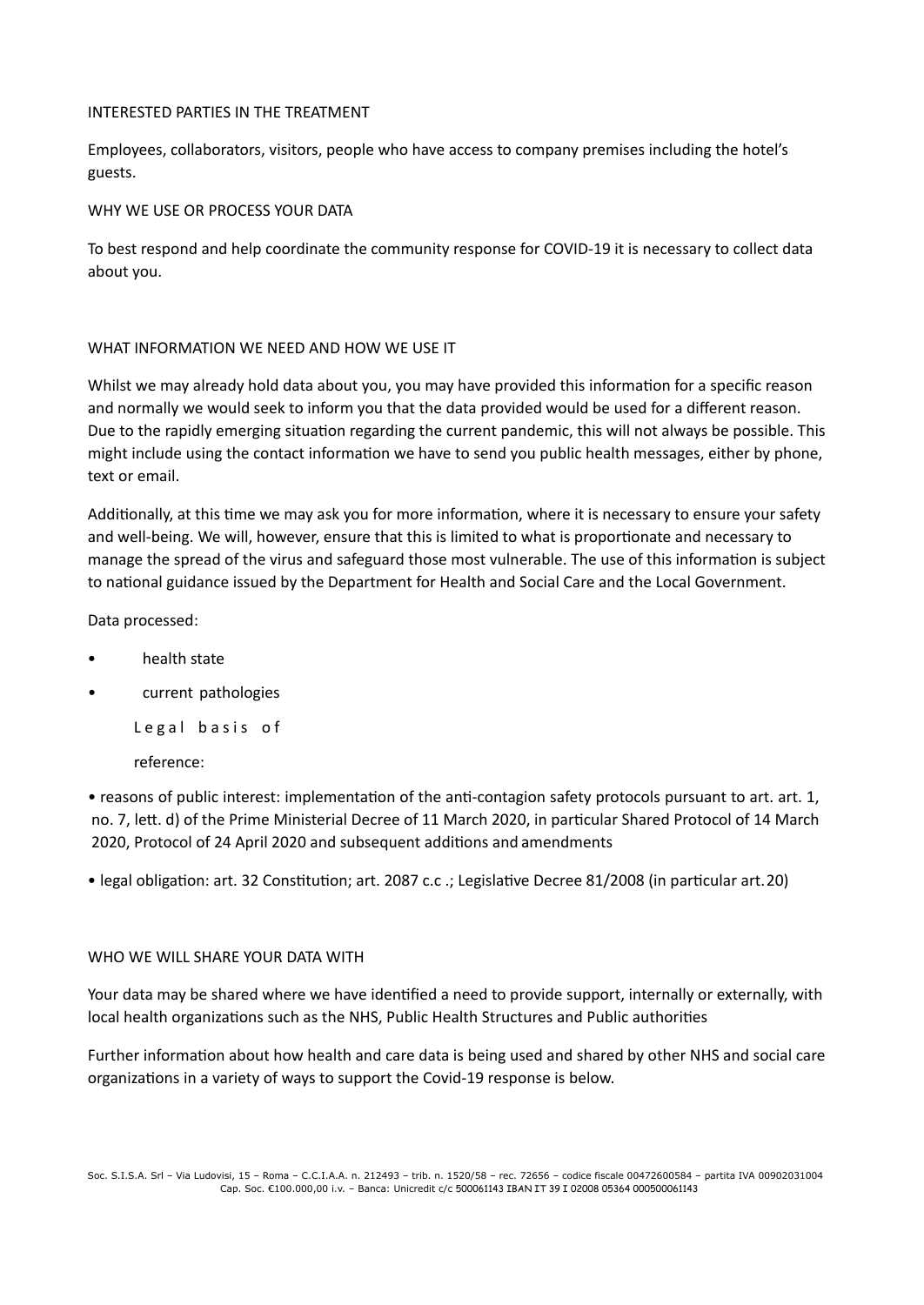#### WHAT THE LAWFUL BASIS IS FOR PROCESSING PERSONAL DATA

The Hotel Savoy – S.I.S.A. srl have recieved information from the Ministry Of Health, Communities and Local Government and the Department of Health and Social Care. We have instructions on how to use this information in the current circumstances. Additionally, we receive information containing personal and special category data from the NHS and local support providers. The Government has issued advice on the sharing of data, they have also provided a link to frequently asked questions about the law based on the Shared Protocol of 14 March 2020, Protocol of 24 April 2020 and subsequent additions and amendments.

The Information Commissioners Office and the National Data Guardian have released statements on the use of Health and Social Care data at this time.

#### **About Personal Data**

The General Data Protection Regulation requires specific conditions to be met to ensure that the processing of personal data is lawful.

The conditions that are relevant are:

Article 6(1) (c) GDPR - processing is necessary for compliance with a legal obligation to which the controller is subject

Article 6(1) (d) GDPR - processing is necessary in order to protect the vital interests of the data subject or another natural person

Article  $6(1)$  (e) GDPR - processing is necessary for the performance of a task carried out in the public interest or in the exercise of official authority vested in the controller

#### **About Special Category Data**

In relation to the processing of personal data, specifically sensitive, genetic, biometric data, related to health (art.9 EU Regulation 2016/679), the processing concerns, among others, the following types of data:

Health status - current diseases (Health data)

The processing of personal data belonging to these particular categories is possible because it is based on the following conditions:

- It is necessary for reasons of public interest relevant on the basis of Union or Member State law, which must be proportionate to the aim pursued, respect the essence of the right to data protection and provide for appropriate and specific measures to protect fundamental rights and the interests of the datasubject

- It is necessary for purposes of preventive medicine or occupational medicine, assessment of the employee's working capacity, diagnosis, health or social assistance or therapy or management of health or social systems and services on the basis of Union or Member State law, or in accordance with the contract with a healthcare professional

- It is necessary for reasons of public interest in the field of public health, such as protection from serious cross-border threats to health or the guarantee of high quality and safety parameters of health careand

Soc. S.I.S.A. Srl – Via Ludovisi, 15 – Roma – C.C.I.A.A. n. 212493 – trib. n. 1520/58 – rec. 72656 – codice fiscale 00472600584 – partita IVA 00902031004 Cap. Soc. €100.000,00 i.v. – Banca: Unicredit c/c 500061143 IBAN IT 39 I 02008 05364 000500061143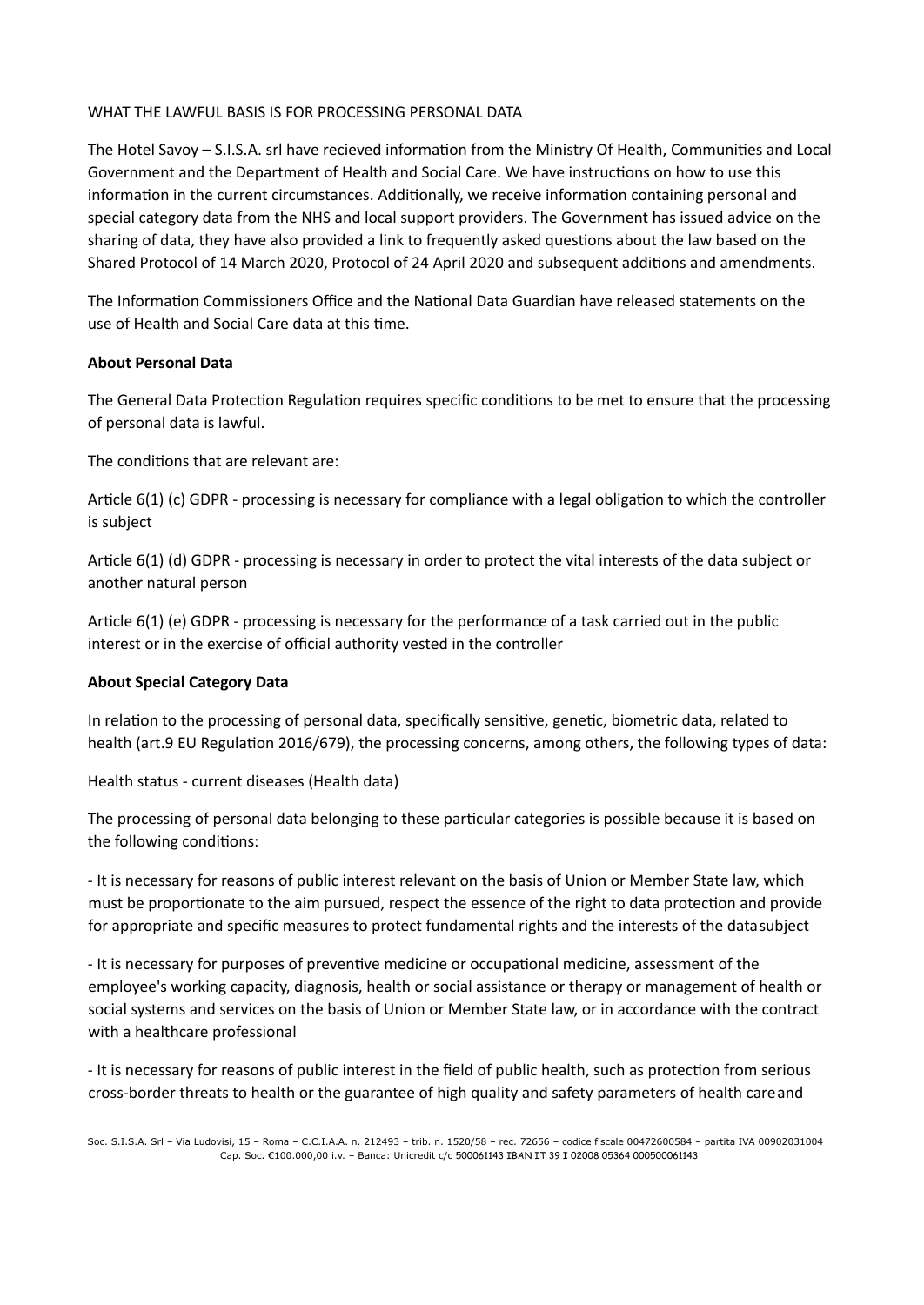medicines and medical devices, based on Union or Member State law which provides for appropriate and specific measures to protect the rights and freedoms of the data subject, in particular professional secrecy

The processing of special categories of personal data, which includes data concerning a person's health, are prohibited unless specific further conditions can be met, as follows:

Article 9 (2) (b) GDPR - processing is necessary for the purposes of carrying out the obligations and exercising specific rights of the controller or of the data subject in the field of employment and social security and social protection law

Data Protection Act 111/2018, - employment, social security and social protection

Article 9 (2) (c) GDPR - processing is necessary to protect the vital interests of the data subject or of another natural person where the data subject is physically or legally incapable of giving consent

Article 9 (2) (g) GDPR - processing is necessary for reasons of substantial public interest, on the basis of Union or Member State law which shall be proportionate to the aim pursued

Data Protection Act 111/2018, - statutory and government purposes

Data Protection Act 111/2018, - safeguarding of children and of individuals at risk

Article 9 (2) (h) GDPR - processing is necessary for the purposes of preventative or occupational medicine, for the assessment of the working capacity of the employee, medical diagnosis, the provision of health and social care treatment or the management of health and social care systems and services

Data Protection Act 111/ 2018, Schedule 1 - health and social care purposes

Article 9(2) (i) GDPR - processing is necessary for reasons of public interest in the area of public health, such as protecting against serious cross-border threats to health

Data Protection Act 111/2018, Schedule 1 - processing is necessary for reasons of public interest in the area of public health

The regional and national legislation, policies and guidance that relate to this service include, but are not limited to allows the local authorities continue to exercise its functions in the event of an emergency, give powers to local authorities to promote economic, social and environmental well-being and the legal framework for local authorities support an individual's 'wellbeing'

#### HOW WE STORE YOUR INFORMATION

We will only keep your information for as long as it necessary. We will consider Government guidance and the on-going risk presented by Coronavirus and the requirements of public accountability for our response to this emergency.

As a minimum the information outlined in this privacy notice will be kept for the duration of the COVID-19 response. However, in most cases, data will be kept for longer to meet evidential requirements under Italian statute and common law.